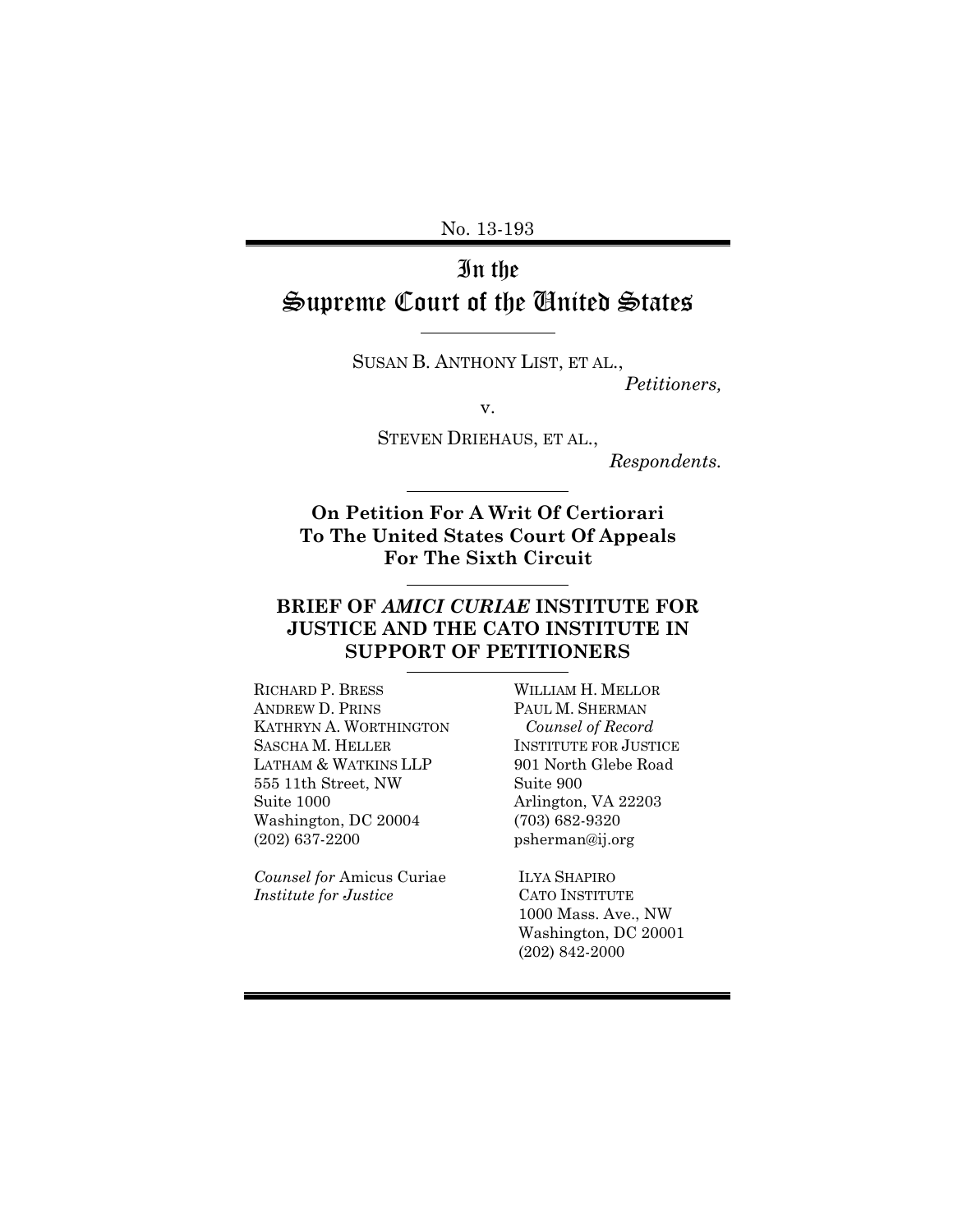## **TABLE OF CONTENTS**

**Page**

| THE SIXTH CIRCUIT'S JUSTICIABILITY<br>L<br>STANDARD FOR PRE-ENFORCEMENT<br>CHALLENGES TO SPEECH-SUPPRESSING<br>LAWS CONFLICTS WITH THE STANDARD<br>APPLIED BY THIS COURT AND OTHER |  |  |  |  |
|------------------------------------------------------------------------------------------------------------------------------------------------------------------------------------|--|--|--|--|
| THIS COURT SHOULD CLARIFY THAT THE<br>$\Pi$<br>EXISTENCE OF HARM ARISING FROM A<br><b>CREDIBLE THREAT OF PROSECUTION IS A</b><br>PRACTICAL, NOT FORMALISTIC, INQUIRY 14            |  |  |  |  |
|                                                                                                                                                                                    |  |  |  |  |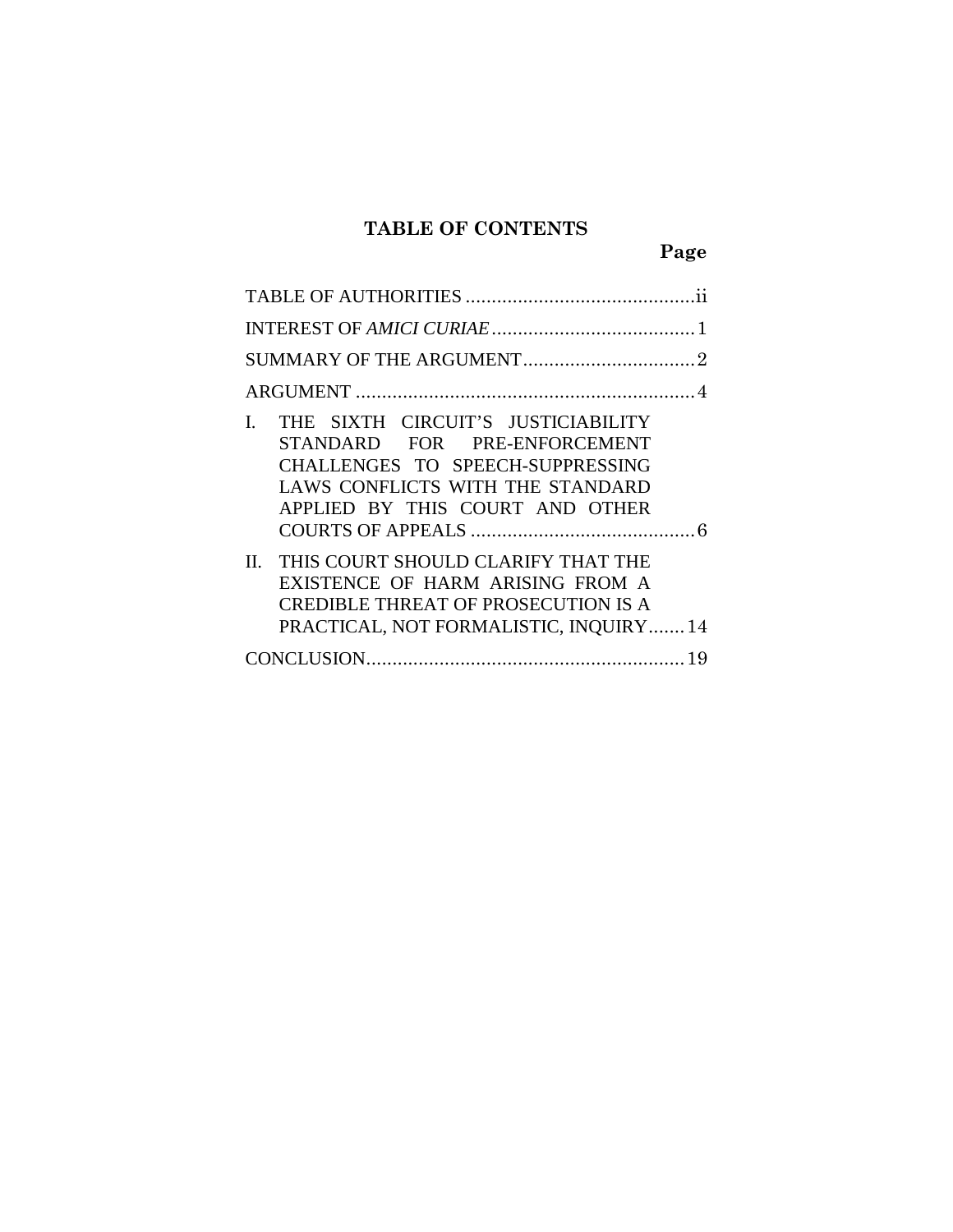## <span id="page-2-0"></span>**TABLE OF AUTHORITIES**

**Page(s)**

## **CASES**

| 281 Care Committee v. Arneson,                 |
|------------------------------------------------|
| 638 F.3d 621 (8th Cir. 2011), cert. denied,    |
|                                                |
|                                                |
|                                                |
| Adult Video Association v. United States       |
| Department of Justice,                         |
|                                                |
| <b>Babbitt v. United Farm Workers National</b> |
|                                                |
| Union,                                         |
|                                                |
|                                                |
| Bates v. State Bar of Arizona,                 |
|                                                |
|                                                |
| California Pro-Life Council, Inc. v. Getman,   |
|                                                |
|                                                |
|                                                |
| Chamber of Commerce of the United States v.    |
| FEC,                                           |
| 69 F.3d 600 (D.C. Cir. 1995) 17, 18            |
|                                                |
| Citizens United v. FEC,                        |
|                                                |
|                                                |
| Clapper v. Amnesty International USA,          |
|                                                |
|                                                |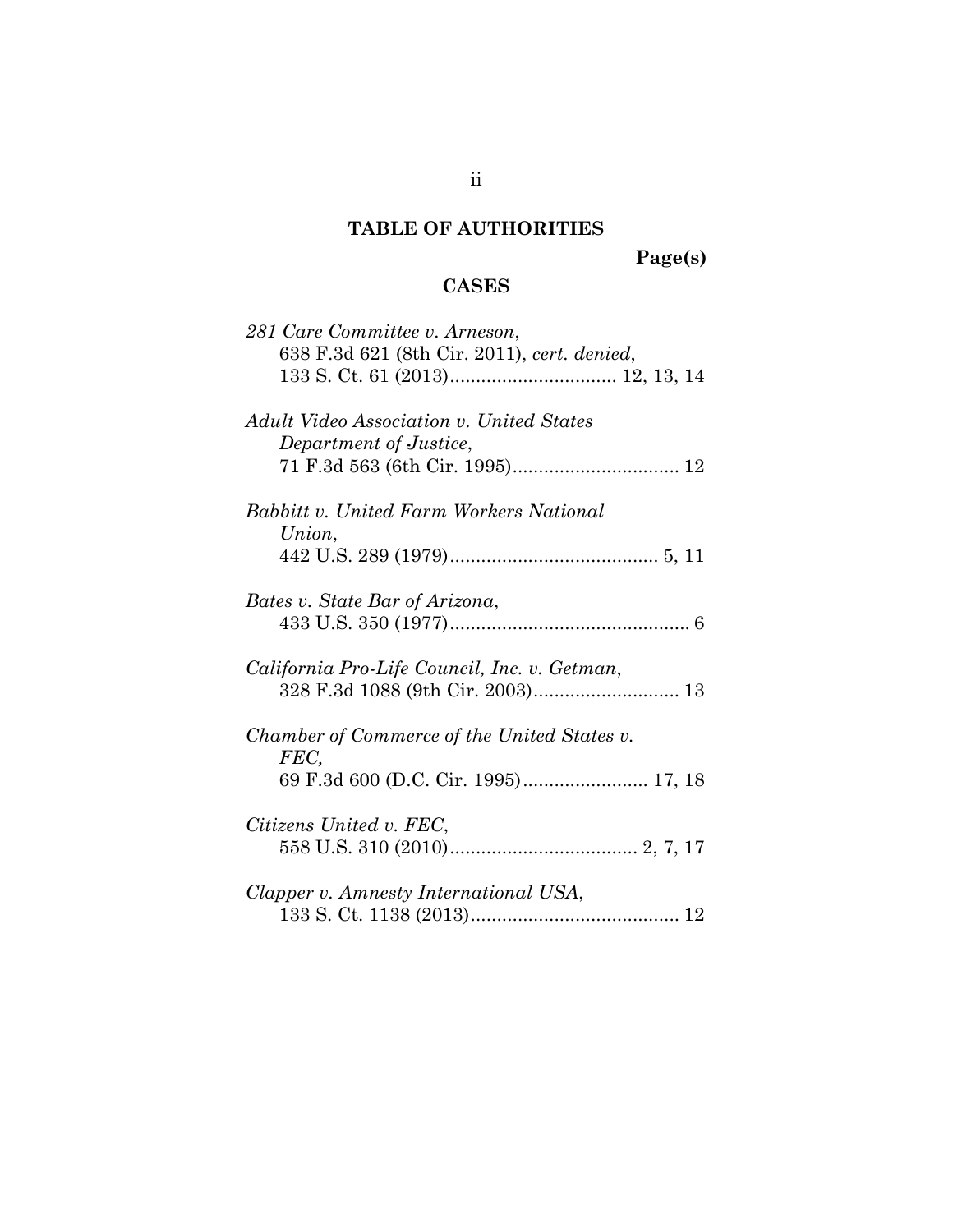## **TABLE OF AUTHORITIES—Continued Page(s)**

| Commodity Trend Service, Inc. v. Commodity<br><i>Futures Trading Commission,</i>                          |
|-----------------------------------------------------------------------------------------------------------|
| Cooksey v. Futrell,<br>721 F.3d 226 (4th Cir. 2013) 8, 9, 10, 12                                          |
| Doe v. Bolton,                                                                                            |
| Dombrowski v. Pfister,                                                                                    |
| Epperson v. Arkansas,                                                                                     |
| Laird v. Tatum,                                                                                           |
| Majors v. Abell,<br>317 F.3d 719 (7th Cir. 2003) 12, 13                                                   |
| Mangual v. Rotger-Sabat,                                                                                  |
| McConnell v. FEC,<br>540 U.S. 93 (2003), overruled in part on<br>other grounds by Citizens United v. FEC, |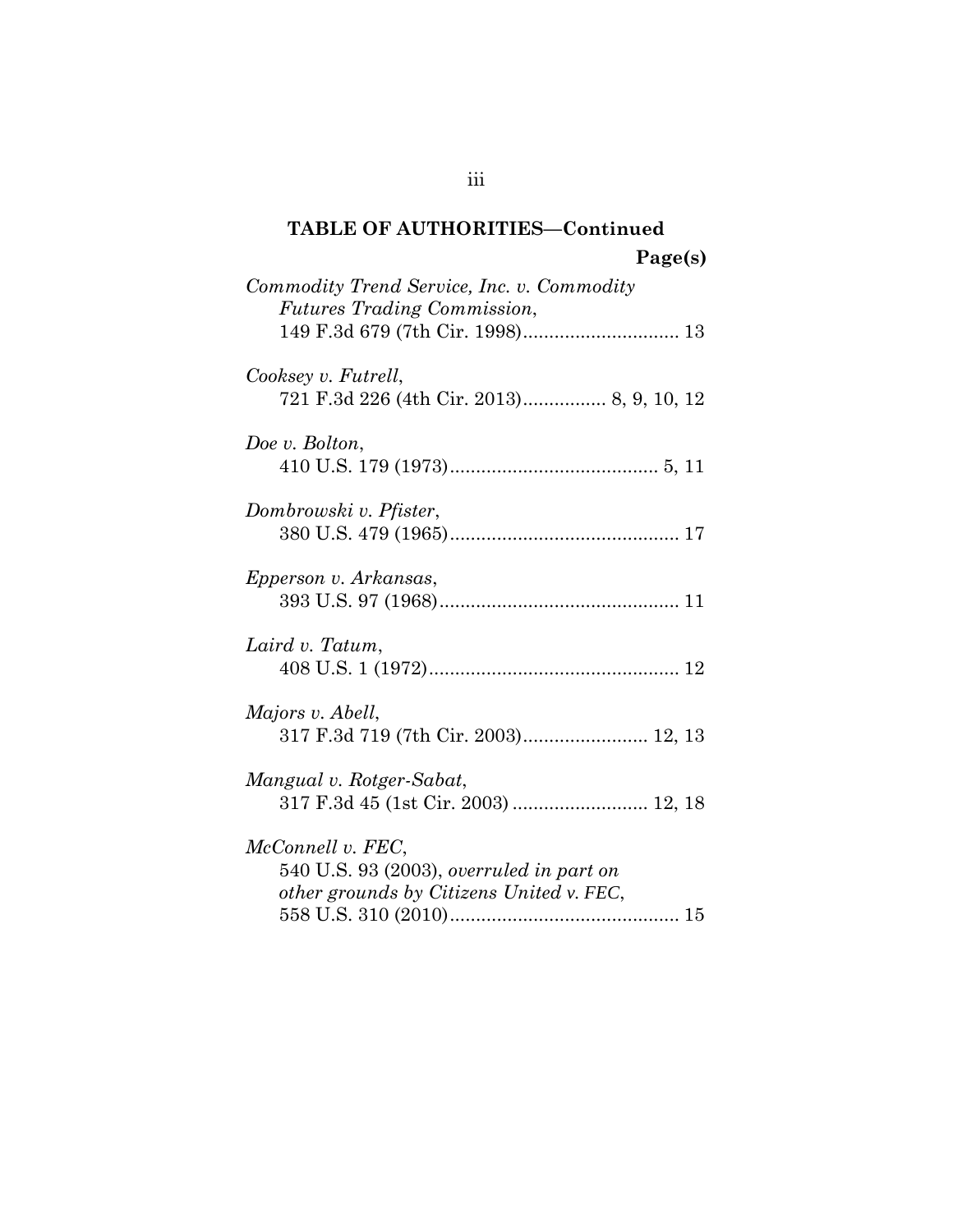## **TABLE OF AUTHORITIES—Continued Page(s)**

| New Hampshire Right to Life Political Action<br>Committee v. Gardner,<br>99 F.3d 8 (1st Cir. 1996)  12, 13                                            |  |
|-------------------------------------------------------------------------------------------------------------------------------------------------------|--|
| North Carolina Right to Life, Inc. v. Bartlett,<br>168 F.3d 705 (4th Cir. 1999), cert. denied,                                                        |  |
| Sampson v. Buescher,<br>625 F.3d 1247 (10th Cir. 2010) 16                                                                                             |  |
| Sampson v. Coffman,<br>No. 06-cv-01858-RPM, 2008 WL 4305921<br>(D. Colo. Sept. 18, 2008), aff'd in part,<br>rev'd in part by Sampson v. Buescher, 625 |  |
| Secretary of Maryland v. Joseph H. Munson<br>Co.,                                                                                                     |  |
| St. Paul Area Chamber of Commerce v.<br>Gaertner,                                                                                                     |  |
| Towbin v. Antonacci,                                                                                                                                  |  |
| United Presbyterian Church in the U.S.A. v.<br>Reagan,<br>738 F.2d 1375 (D.C. Cir. 1984) 12                                                           |  |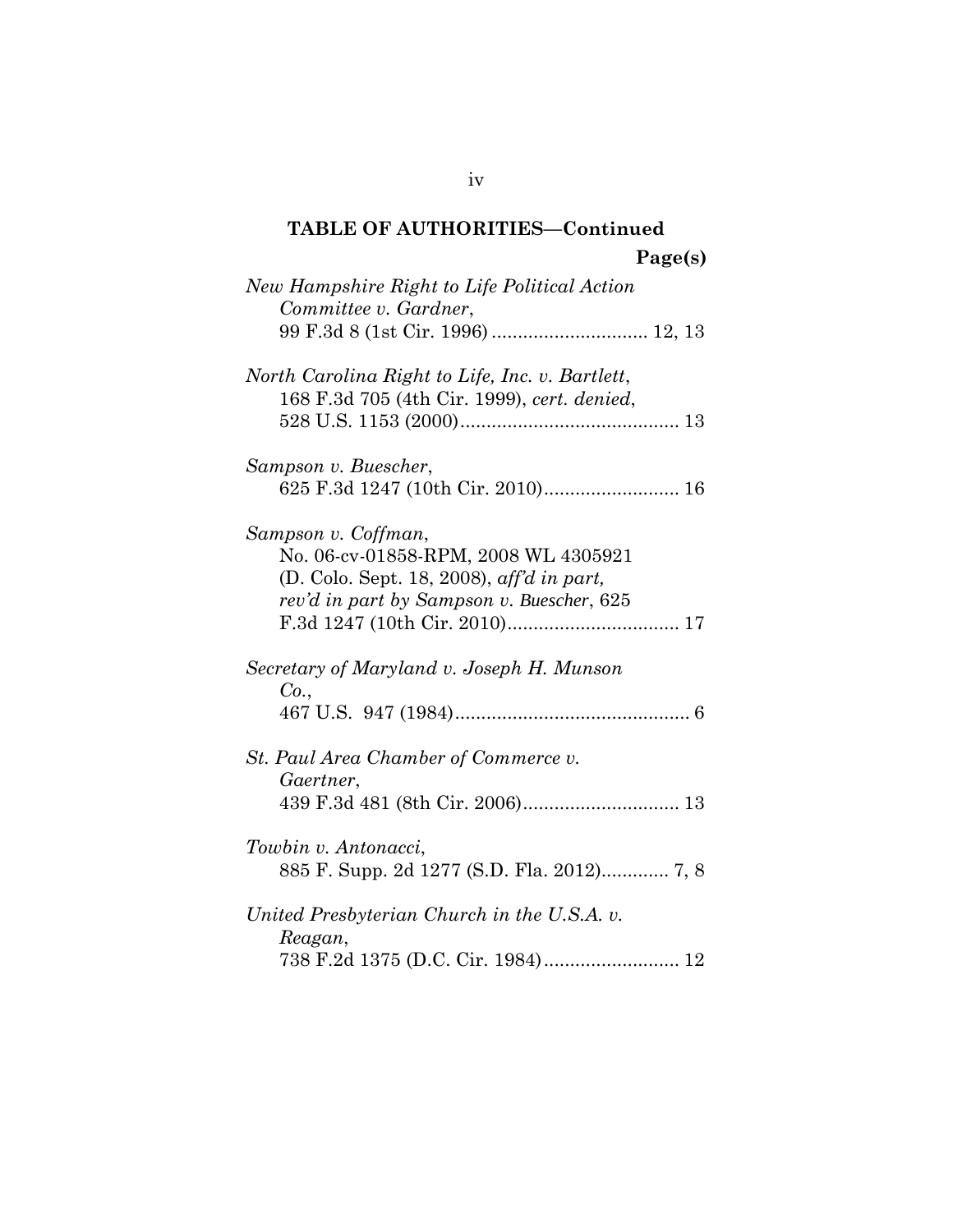# **TABLE OF AUTHORITIES—Continued Page(s)** *Vermont Right to Life Committee, Inc. v. Sorrell*, 221 F.3d 376 (2d Cir. 2000) ............................... 13 *Virginia v. American Booksellers Association*, 484 U.S. 383 (1988)............................................ 11

| Wilson v. Stocker, |  |  |
|--------------------|--|--|
|                    |  |  |

## **STATUTES**

| Ohio Admin. Code 3517-1-11(B)(2)(d)  15  |
|------------------------------------------|
| Ohio Rev. Code Ann. § 3517.153(A) 14     |
| Ohio Rev. Code Ann. § 3517.154(A)(1)  14 |
| Ohio Rev. Code Ann. § 3517.155(A)(1)  15 |

v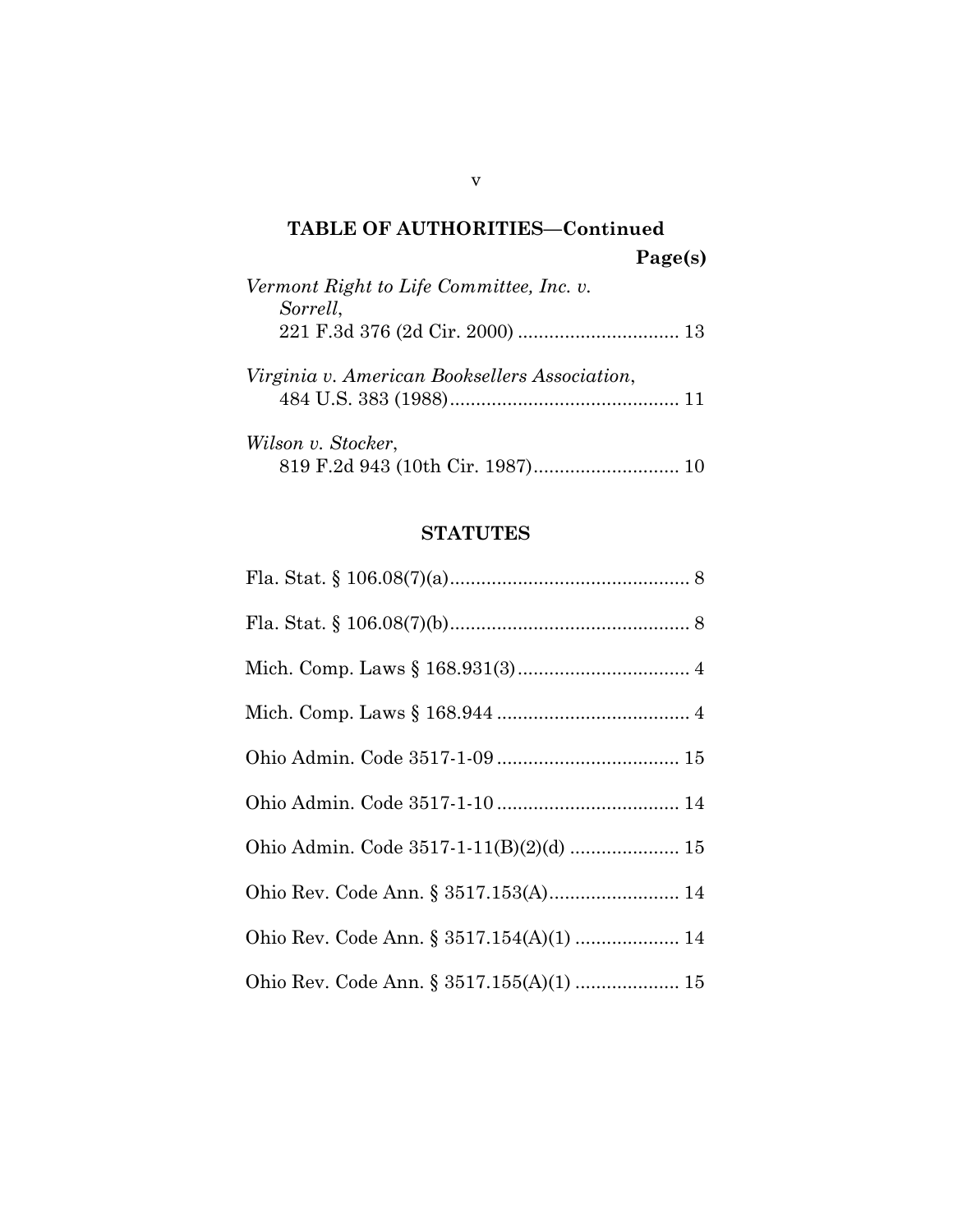# **TABLE OF AUTHORITIES—Continued Page(s)** Ohio Rev. Code Ann. § 3517.156(A)................... 14, 15 Okla. Stat. tit. 26, § 15-111 (Supp. 1985)................ 10 Tenn. Code Ann. § 2-19-142....................................... 4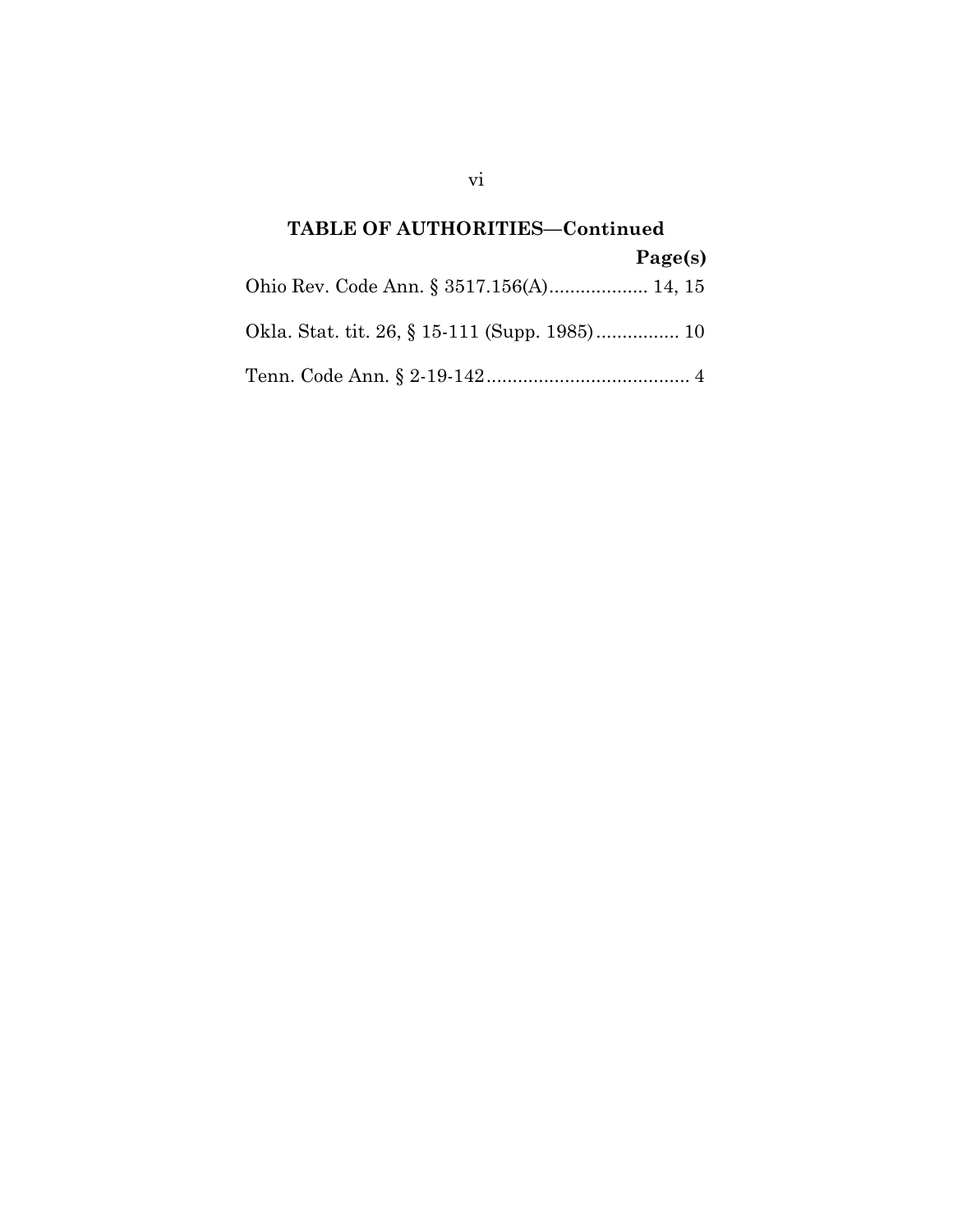#### **INTEREST OF** *AMICI CURIAE[1](#page-7-1)*

<span id="page-7-0"></span>Founded in 1991, the Institute for Justice is a nonprofit, public-interest legal center dedicated to defending the essential foundations of a free society: private property rights, economic and educational liberty, and the free exchange of ideas. As part of that mission, the Institute routinely files preenforcement challenges to laws that chill speech. The Institute is deeply concerned about the effect that the decision below will have on the ability of speakers to seek such pre-enforcement judicial review in federal court, which the Institute believes is vital to the protection of the First Amendment.

Established in 1977, the Cato Institute is a nonpartisan public policy research foundation dedicated to advancing the principles of individual liberty, free markets, and limited government. Cato's Center for Constitutional Studies was established in 1989 to help restore the principles of constitutional government that are the foundation of liberty. To those ends, Cato holds conferences and publishes books, studies, and the annual *Cato Supreme Court Review*. This case is of central concern to Cato because it relates to the chilling of political speech,

 $\overline{a}$ 

<span id="page-7-1"></span><sup>1</sup> Pursuant to Supreme Court Rule 37.2(a), *amici* state that they timely informed all parties of their intent to file this brief in support of the petition for certiorari. All parties consented to the filing of this brief. Pursuant to Supreme Court Rule 37.6, *amici* state that no counsel for a party authored this brief in whole or in part; and no such counsel or any party made a monetary contribution intended to fund the preparation or submission of this brief. No person or entity, other than *amici*  and their counsel, made a monetary contribution intended to fund the preparation or submission of this brief.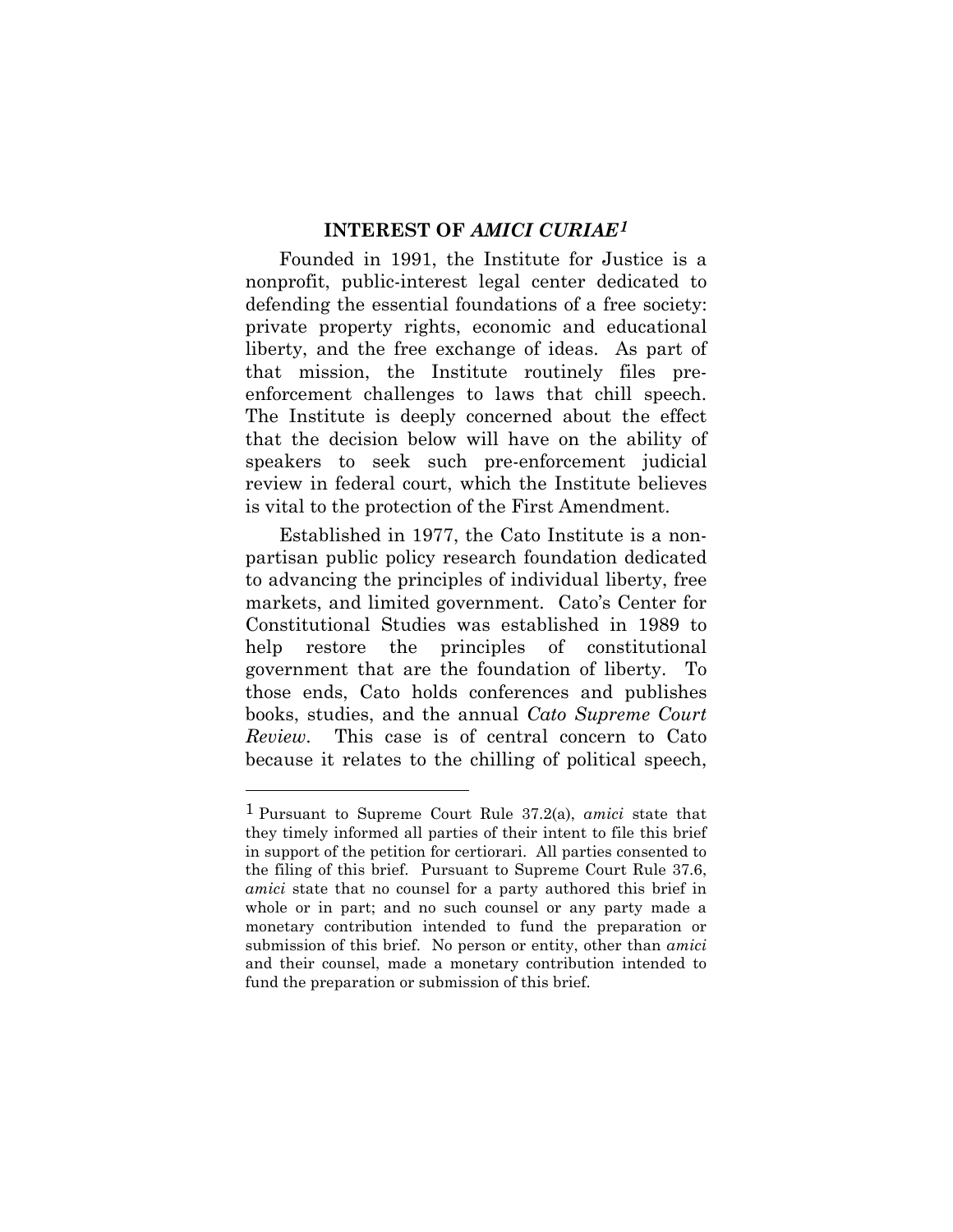the protection of which lies at the very core of the First Amendment.

#### **SUMMARY OF THE ARGUMENT**

<span id="page-8-0"></span>"The First Amendment 'has its fullest and most urgent application' to speech uttered during a campaign for political office.'" *Citizens United v. FEC*, 558 U.S. 310, 339-40 (2010) (citation omitted). Such speech "must prevail against laws that would suppress it, whether by design or inadvertence." *Id.* at 340. Yet the Sixth Circuit slammed shut the courthouse door on plaintiffs looking to challenge a criminal law *that is specifically intended to suppress certain types of political speech*.

In this case, that criminal statute had already been invoked against Petitioner Susan B. Anthony List ("SBA List") once, and the Ohio Elections Commission had already found there was "probable cause" to conclude that SBA List's speech violated the statute. In addition, both SBA List and the Coalition Opposed to Additional Spending and Taxes ("Petitioners") alleged they wish to engage in materially the same speech in the future. Yet the Sixth Circuit nonetheless ruled that Petitioners cannot bring a pre-enforcement challenge because, in its view, the likelihood of the statute being enforced against them in the future was still too remote. After all, Petitioners would not admit that they intend to make statements that are "false" and will thereby violate the statute. And, even though the statute permits "any person" to initiate a proceeding, the particular politician who lodged the previous complaint against SBA List had moved to Africa after losing the election, so who can say anyone will invoke the statute in the next election?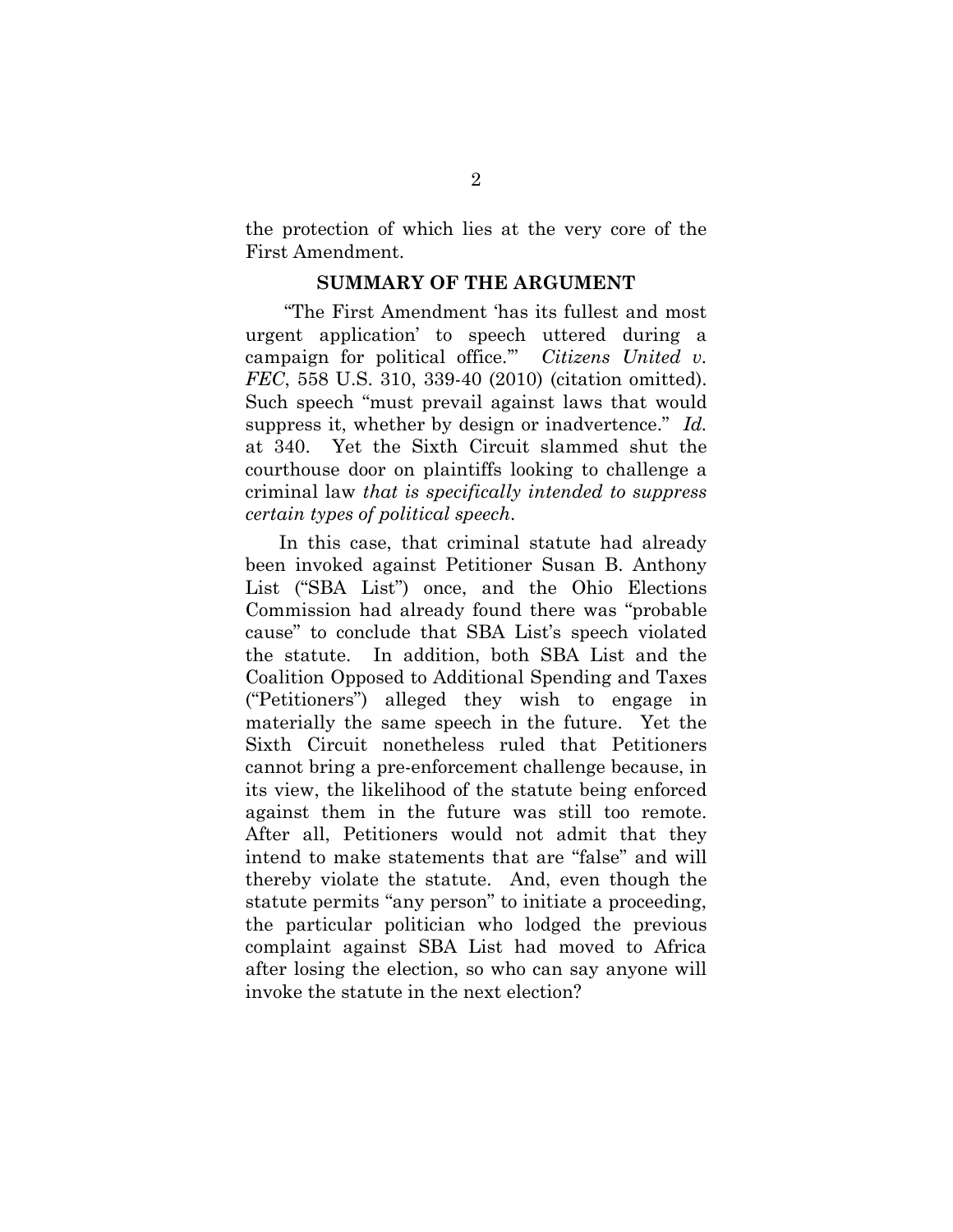The Sixth Circuit's approach departs radically from the First Amendment justiciability principles applied by this Court and federal courts elsewhere in the country, which recognize that pre-enforcement challenges are critical to ensuring vibrant and unobstructed political discourse. This Court and most others appreciate that a First Amendment plaintiff bringing a pre-enforcement challenge to a statute that *arguably* proscribes his speech states a justiciable claim absent a strong indication that the statute will not be enforced, such as disavowal by the government—either actual or implied from the statute having fallen into extreme disuse. But the Sixth Circuit demands far more, requiring a near certainty of future enforcement or a prior definitive determination by the government that the plaintiff previously violated the law. If allowed to stand, the Sixth Circuit's decision will, in the four States it covers, foreclose pre-enforcement challenges that the vast majority of judges and other citizens think ought to at least be *heard*, regardless of how they are ultimately decided on the merits.

The Sixth Circuit also short-changed fundamental political speech protections by shutting its eyes to how the statute operates in the real world. In deciding there was no credible threat that the statute would be enforced against Petitioners, it failed to appreciate the significance of the complaintdriven enforcement mechanism that allows "any person" to initiate mandatory proceedings before a government commission to adjudicate the falsity of a political opponent's speech. Contrary to the Sixth Circuit's reasoning, this mechanism obviously makes it far *more* likely that the statute will be invoked. In fact, statutes like this are frequently used as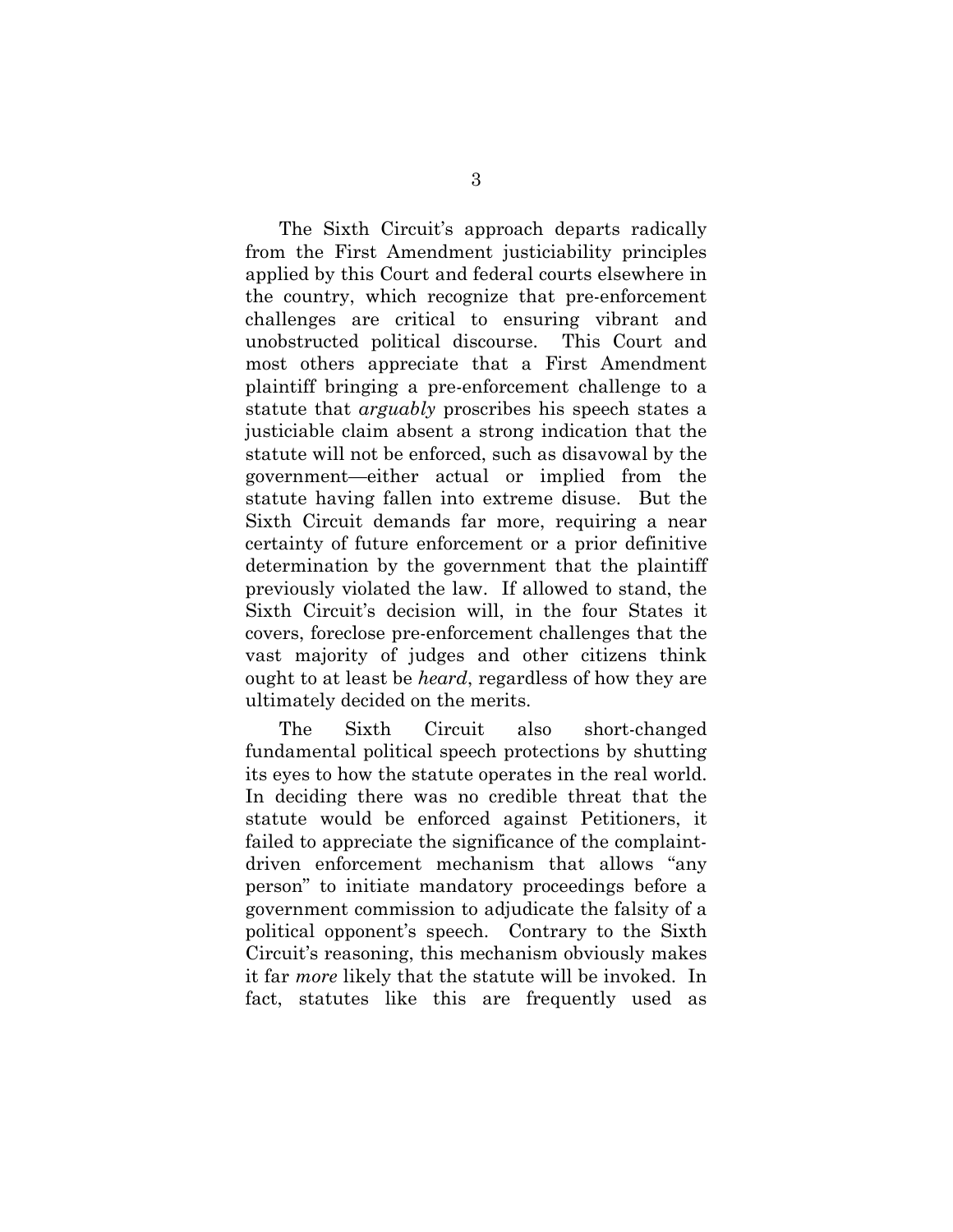weapons in campaign arsenals to silence or distract political opponents in the midst of heated elections. Such practical realities should not be ignored by courts.

#### **ARGUMENT**

<span id="page-10-0"></span>Petitioners challenged an Ohio law that raises obvious First Amendment concerns because it specifically targets certain types of political speech. The statute criminalizes both (1) making a "false statement concerning the voting record of a candidate or public official" "knowingly and with intent to affect the outcome'" of a campaign and (2) disseminating "'a false statement concerning a candidate, either knowing the same to be false or with reckless disregard of whether it was false or not, if the statement is designed to promote the election, nomination, or defeat of the candidate.'" Pet.App.3a-4a (citation omitted). "[A]ny person" is able to file a complaint with the Ohio Elections Commission, and the Commission is then obligated by law to initiate an investigation and other onerous proceedings to ultimately judge the truth of the speech. *See id*. at 4a. Other states within the Sixth Circuit also have false-political-speech laws.[2](#page-10-1) 

This Court has long recognized that "[w]hen the plaintiff has alleged an intention to engage in a course of conduct *arguably* affected with a constitutional interest, but proscribed by a statute, and there exists a *credible threat of prosecution*  thereunder, he 'should not be required to await and

 $\overline{a}$ 

<span id="page-10-1"></span><sup>2</sup> Tenn. Code Ann. § 2-19-142; Mich. Comp. Laws § 168.944; *id.* § 168.931(3).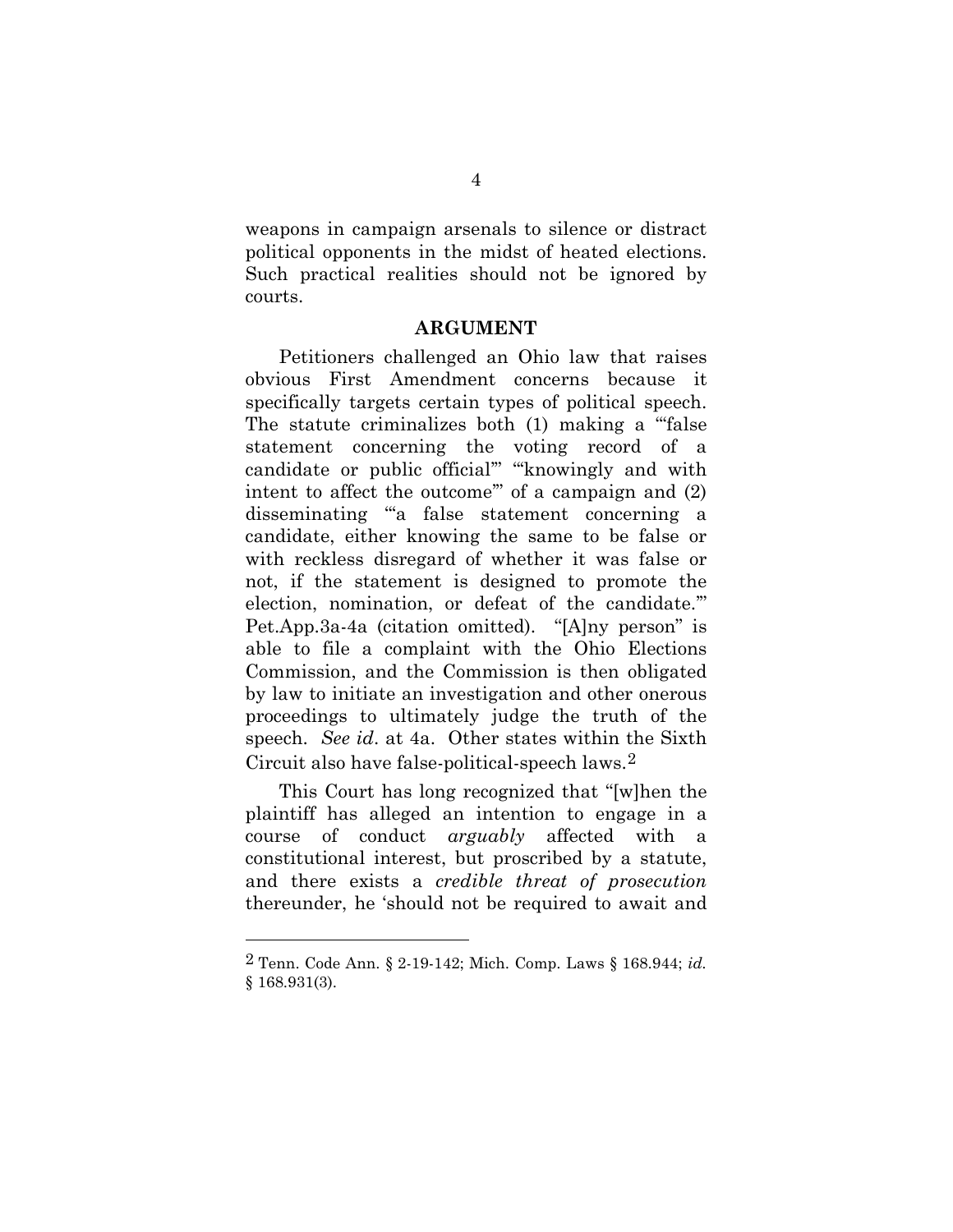undergo a criminal prosecution as the sole means of seeking relief.'" *Babbitt v. United Farm Workers Nat'l Union*, 442 U.S. 289, 298 (1979) (emphasis added) (citation omitted). Such a credible threat is presented by the mere existence of a statute that is "recent and not moribund," *Doe v. Bolton*, 410 U.S. 179, 188 (1973), and that the government has not "disavowed any intention" of enforcing, *Babbitt*, 442 U.S. at 302.

The Sixth Circuit paid lip service to the credible threat of prosecution standard, Pet.App.8a, but applied something else entirely. It held that, for a threat to be "credible," there must have been a previous determination by the government that the plaintiff violated the law—"a final adjudication, a finding of a violation, or [at least] a warning." *Id*. at 11a-12a. But as this Court and other courts have long recognized, government action far less definitive than that will create a credible threat of prosecution that chills speech. In addition, the Sixth Circuit believes it insufficient that a plaintiff's speech *arguably* comes within the scope of the statute; rather, that court requires plaintiffs to allege that they intend to *actually violate the law*, *id*. at 15a, which in this case would mean destroying their credibility by telling the world they are liars as the price to get into court. Of course, very few people would do that, which is why other courts do not require it. Besides, parties engaged in heated political debate often disagree about what is and what is not "false." The Sixth Circuit's erroneous standard eviscerates meaningful pre-enforcement review in many situations where it is obviously warranted and would be permitted without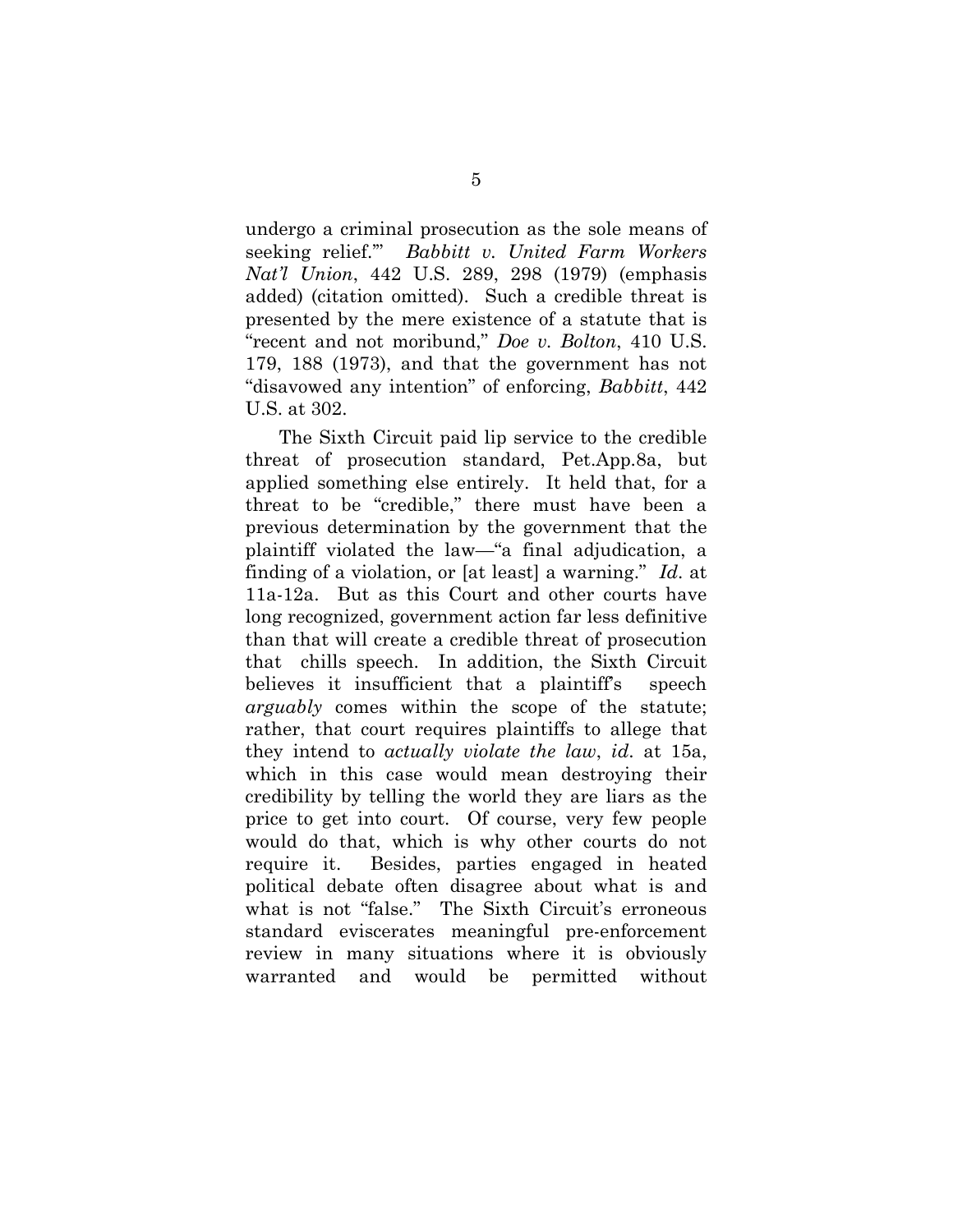hesitation in other parts of the country. This Court should not let it stand.

The Sixth Circuit also erred by viewing the credible-threat inquiry in an overly formalistic way. It recognized that the statute's complaint-driven framework "hardly erects an [sic] formidable barrier to enforcement," *id*. at 12a, but then brushed that concern aside and required proof of specific individuals who would file the complaints that would trigger the future application of the statute against Petitioners, *see id*. at 12a-14a. That approach ignores the obvious: In the political context, the temptation to abuse statutes like the one at issue for political gain is great and the consequences minimal. It is extremely likely that statutes like this will be employed against political opponents as a matter of course. This Court should clarify that, in analyzing justiciability, courts cannot ignore the practical realities of the way a statute will operate.

<span id="page-12-0"></span>**I. THE SIXTH CIRCUIT'S JUSTICIABILITY STANDARD FOR PRE-ENFORCEMENT CHALLENGES TO SPEECH-SUPPRESSING LAWS CONFLICTS WITH THE STANDARD APPLIED BY THIS COURT AND OTHER COURTS OF APPEALS**

The First Amendment reaffirms important and highly valued rights that are at the heart of our constitutional tradition. But "First Amendment interests are fragile interests, and a person who contemplates protected activity might be discouraged by the in terrorem effect of [a] statute." *Bates v. State Bar of Ariz.*, 433 U.S. 350, 380 (1977). When that happens, "[s]ociety as a whole [is] the loser." *Secretary of Md. v. Joseph H. Munson Co.*, 467 U.S.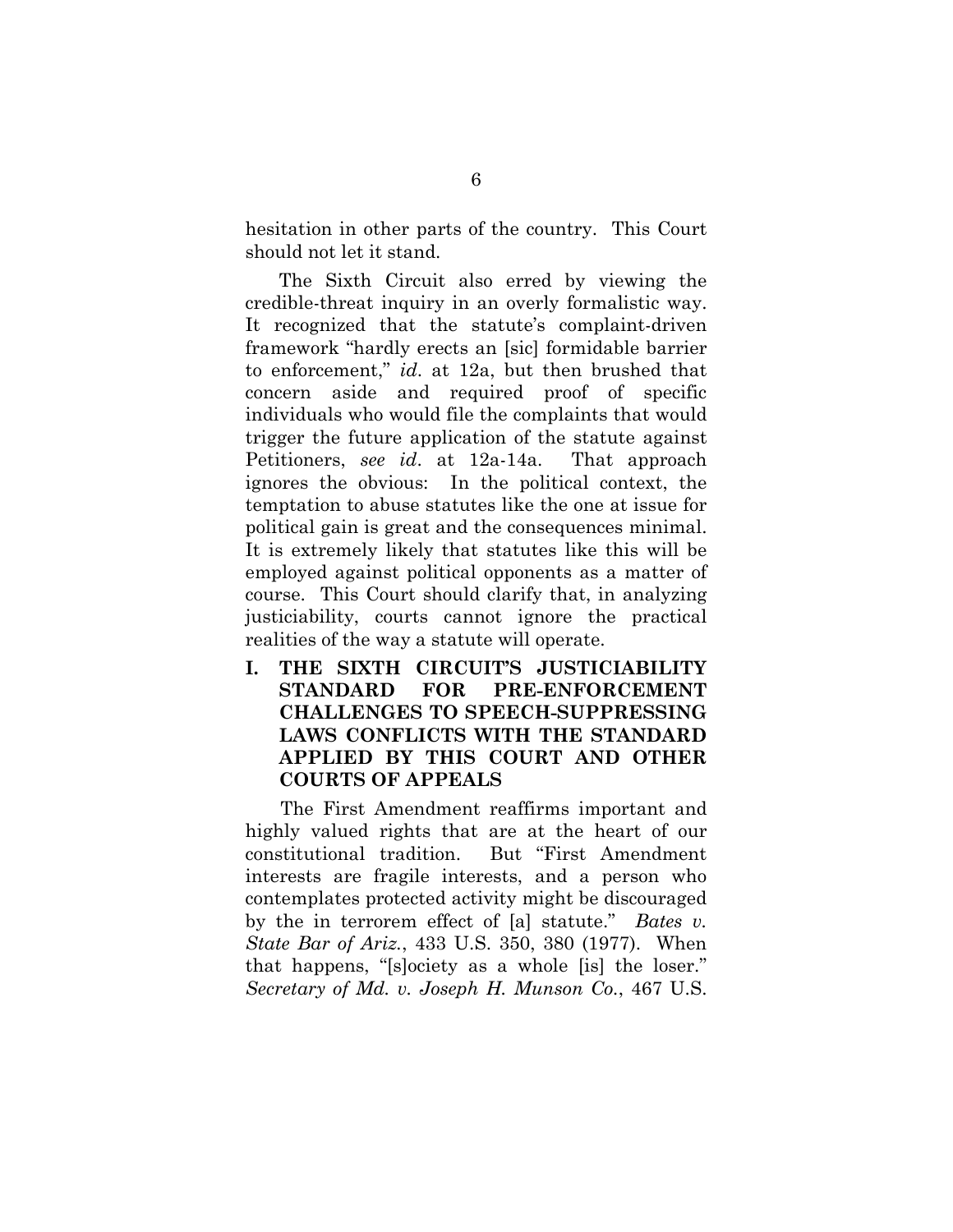947, 956 (1984). Pre-enforcement challenges play a vital role in preventing that from happening by removing impediments to the "'open marketplace' of ideas protected by the First Amendment." *Citizens United v. FEC*, 558 U.S. 310, 354 (2010) (citation omitted).

Threats to First Amendment freedoms necessitating pre-enforcement review arise not just in the high-stakes world of federal politics like in *Citizens United*, but in local politics and in the more mundane goings-on of everyday life. The decision below—which demands certainty of prosecution or a past finding of violation, plus an admission of intent to violate a criminal statute before allowing a preenforcement challenge—all but shuts down this crucial avenue of relief across a significant portion of this country. The Sixth Circuit's error is fundamental and has dire implications. If not corrected, it will profoundly limit the free speech rights of ordinary Americans.

Examples of the sort of speakers who will be unable to seek meaningful pre-enforcement protection for their First Amendment rights abound in the Federal Reports, but a handful of examples will suffice to illustrate the problem.

1. Julie Towbin was 17 when she was invited to attend a local political event organized by the Palm Beach County Democratic Executive Committee. *Towbin v. Antonacci*, 885 F. Supp. 2d 1274, 1277 (S.D. Fla. 2012). Ms. Towbin was a former Page in the U.S. House of Representative and had a "keen and abiding interest in politics." *Id.* She wanted to attend the event, but was concerned that her purchase of its \$150 ticket would run afoul of a provision of Florida law that prohibited, with limited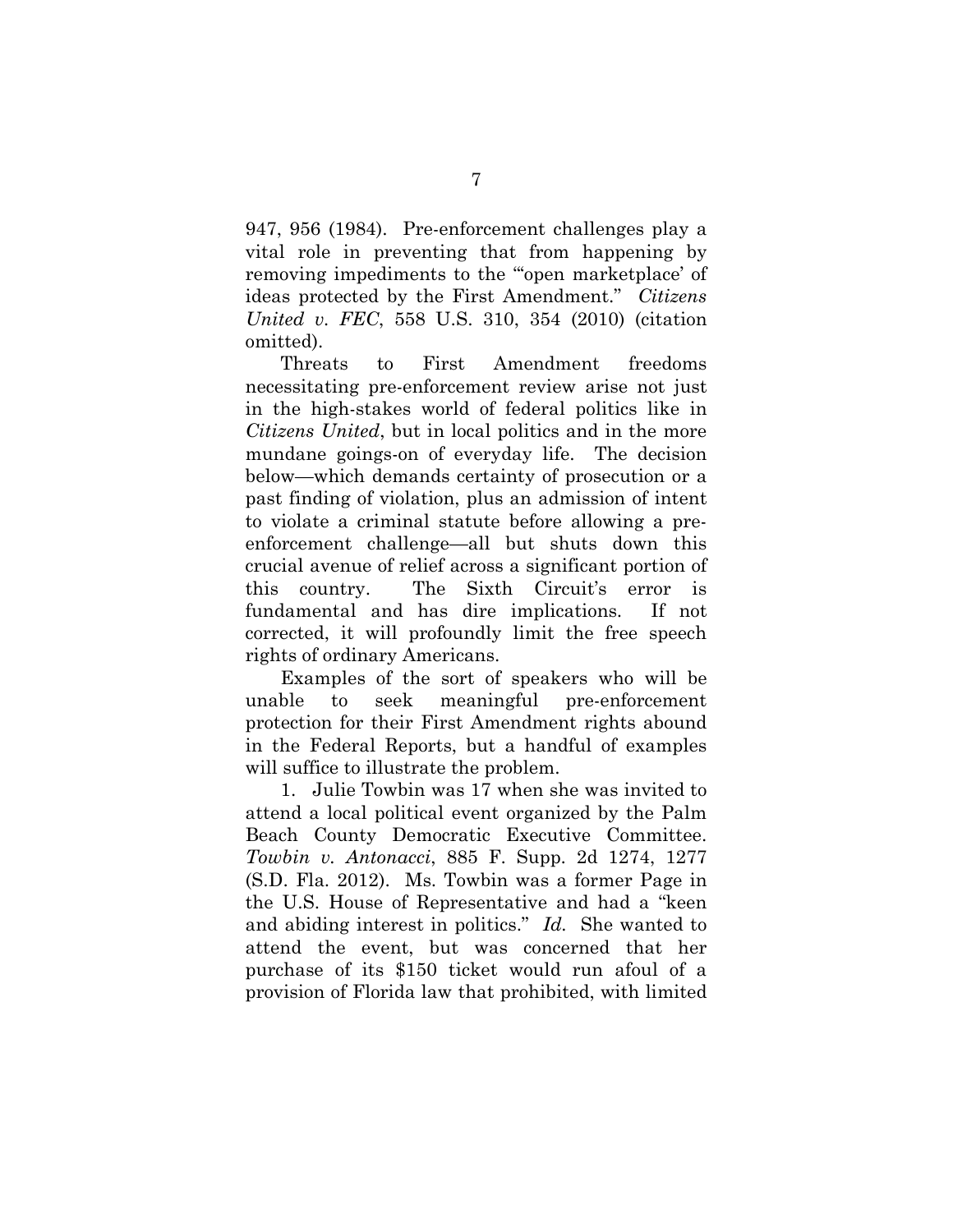exceptions, "political contributions by minors of more than \$100 to individual candidates or political organizations." *Id*. A single unlawful contribution is a first degree misdemeanor; a second is punishable as a third degree felony. *Id.* (citing Fla. Stat.  $§ 106.08(7)(a)-(b)$ . When Ms. Towbin reached out to the Florida Elections Commission and State Attorney to ask whether the law applied, they declined to issue an "advisory opinion," and the State's Attorney General noted only that the "statute 'remains applicable'" and carries criminal penalties. *Id.* Ms. Towbin ultimately did not go to the event, but "steadfastly [held] on to a 'definite, and serious, desire and intention to contribute in excess of \$100 to a political committee and/or candidates of her choice'" if "not for the criminal penalties she [would] face[]." *Id*. (citation omitted). Rather than allow the statute to squelch her budding interest in political participation, she mounted a pre-enforcement challenge. *Id*. at 1281-83. Thankfully, the district court enjoined the unconstitutional statute, vindicating Ms. Towbin's rights and freeing her to engage in the political process. *Id*. at 1290-02. But that would not have happened in the Sixth Circuit. In Kentucky, Michigan, Ohio, and Tennessee, such a claim would have been dismissed as too speculative, absent more proof that the state would in fact enforce the statute against Ms. Towbin.

2. Steve Cooksey is a North Carolina resident living with Type II diabetes. *Cooksey v. Futrell*, 721 F.3d 226, 229-30 (4th Cir. 2013). He has been able to control his diabetes and lose 78 pounds by maintaining a diet low in carbohydrates but high in fat. *Id.* at 230. Inspired by his lifestyle change and wishing to help others with similar problems, Mr.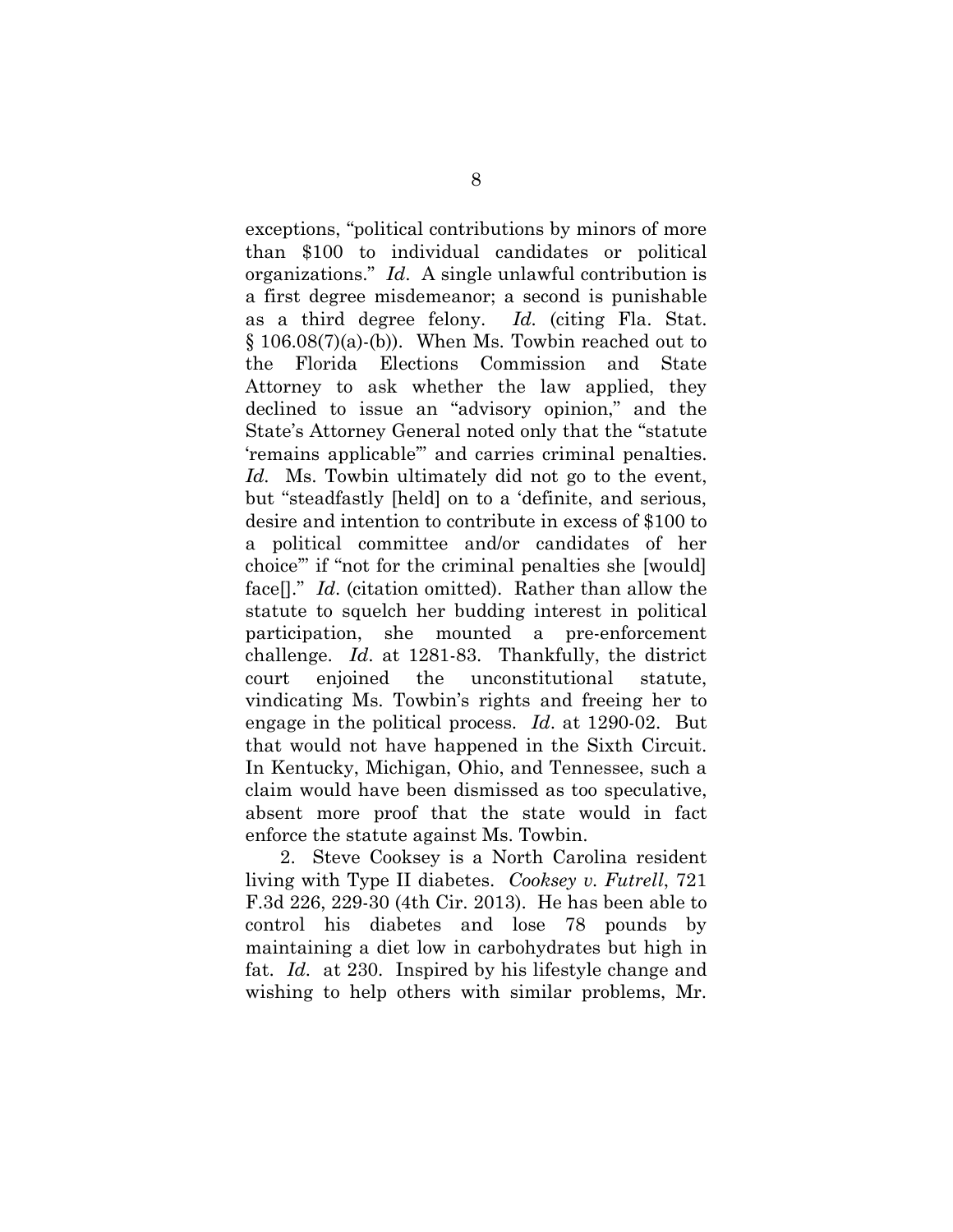Cooksey started a website called "Diabetes Warrior" to talk about his weight loss and diet, distribute meal plans, provide advice to readers, and advertise his fee-based diabetes support and life-coaching services. *Id.* His website stated he was not a licensed medical professional and did not have any formal credentials. *Id.* 

In January 2012, shortly after attending a nutritional seminar in which he expressed disagreement with dietary advice given by the director of diabetic services from a nearby hospital, Mr. Cooksey received a call from the Executive Director of the State Board of Dietetics/Nutrition, informing him that he and his website were "under investigation," and that the State Board had the statutory authority to seek an injunction to prevent the unlicensed practice of dietetics. *Id.* at 230-31. Mr. Cooksey was told he should shut down his lifecoaching services. *Id.* at 231. He then received a printed red-pen review of his website, depicting the State Board's "areas of concern." *Id*. at 231-32. Worried that the Board would take legal action against him, Mr. Cooksey removed the text to which the State Board objected, and he subsequently received notice that the complaint against him was closed, albeit with the caveat that the Board reserved the right to "monitor this situation." *Id*. at 237.

Mr. Cooksey brought a pre-enforcement First Amendment challenge and was eventually allowed his day in court, but only after the Fourth Circuit reversed a district court that made many of the same errors as the Sixth Circuit here. *Id.* at 234-41.[3](#page-15-0) He

 $\overline{a}$ 

<span id="page-15-0"></span><sup>3</sup> Mr. Cooksey is represented by *amicus* Institute for Justice.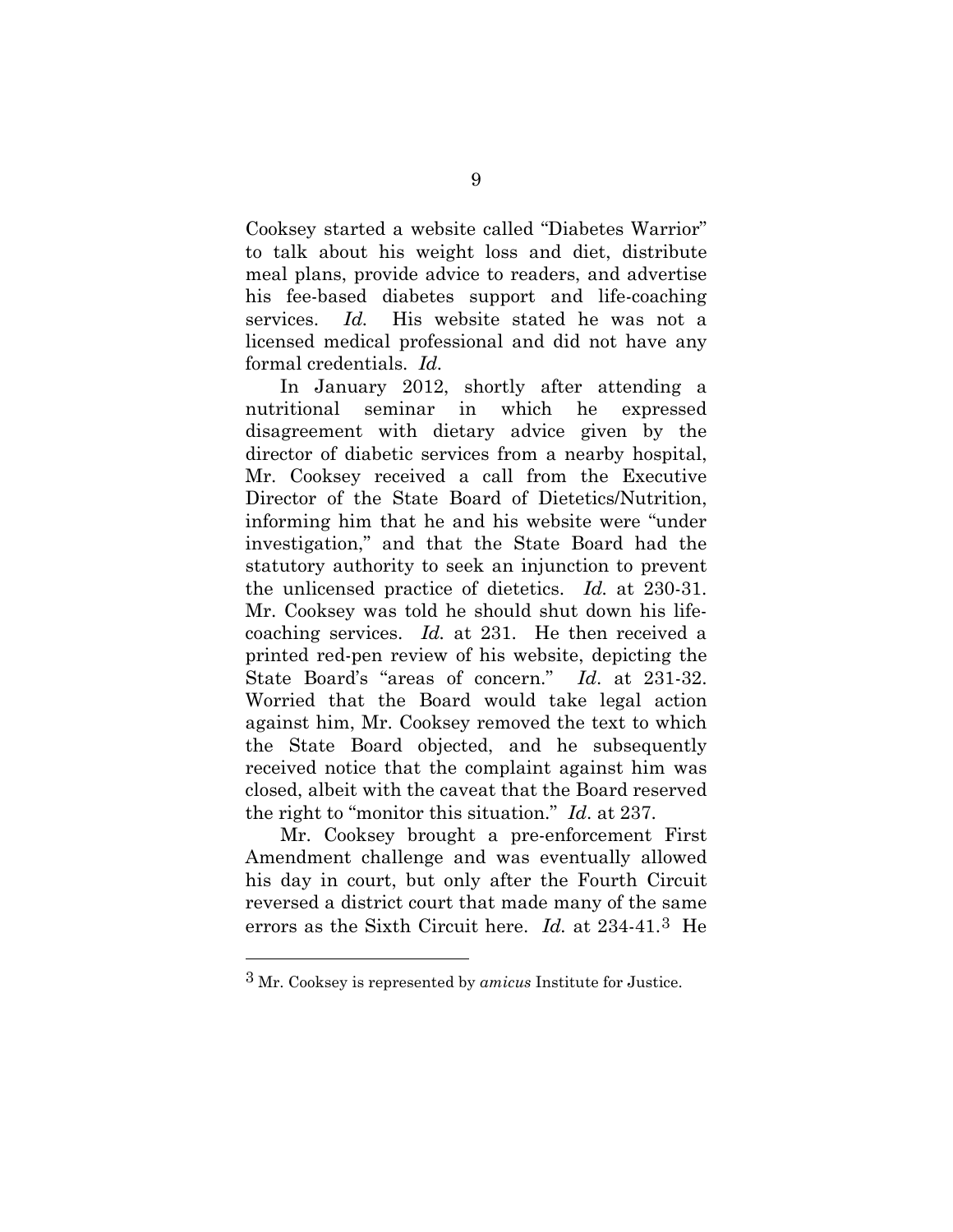would not have been so lucky had he resided in Ohio instead of North Carolina. After all, the statute was not actually enforced against Mr. Cooksey. The Board's communications pointing out "areas of concern" had expressed some tentativeness about its conclusions, *see id.* at 231, and did not *conclusively* establish that Mr. Cooksey violated the law, or even make an official finding that there was "probable cause" to believe the law was violated. And Mr. Cooksey had not alleged that he intended to engage in speech that definitely violated the law, only that he intended to engage in speech that arguably came within the statute's reach. *Id.* at 238.

3. James Wilson was arrested in El Reno, Oklahoma after distributing anonymous handbills opposing the election of a candidate for state senate. *Wilson v. Stocker*, 819 F.2d 943, 945, 947 (10th Cir. 1987). Under then-existing Oklahoma law, the handbills were arguably illegal because they did not contain Mr. Wilson's name and address. *Id.* at 247- 48 (citing Okla. Stat. tit. 26, § 15-111 (Supp. 1985)). The prosecutor never pursued the charges, but Wilson wished to continue the same conduct that precipitated his prior arrest, and he quite reasonably feared that he might be rearrested. *Id.* at 246. The Tenth Circuit gave Wilson relief, but he would not have had his day in court in the Sixth Circuit. Under Sixth Circuit doctrine, Wilson's prior arrest for the same conduct would not indicate a credible threat of prosecution in the future. After all, an arrest only establishes that the state has found *probable cause* that the law has been violated, exactly what the Commission panel found as to SBA List below.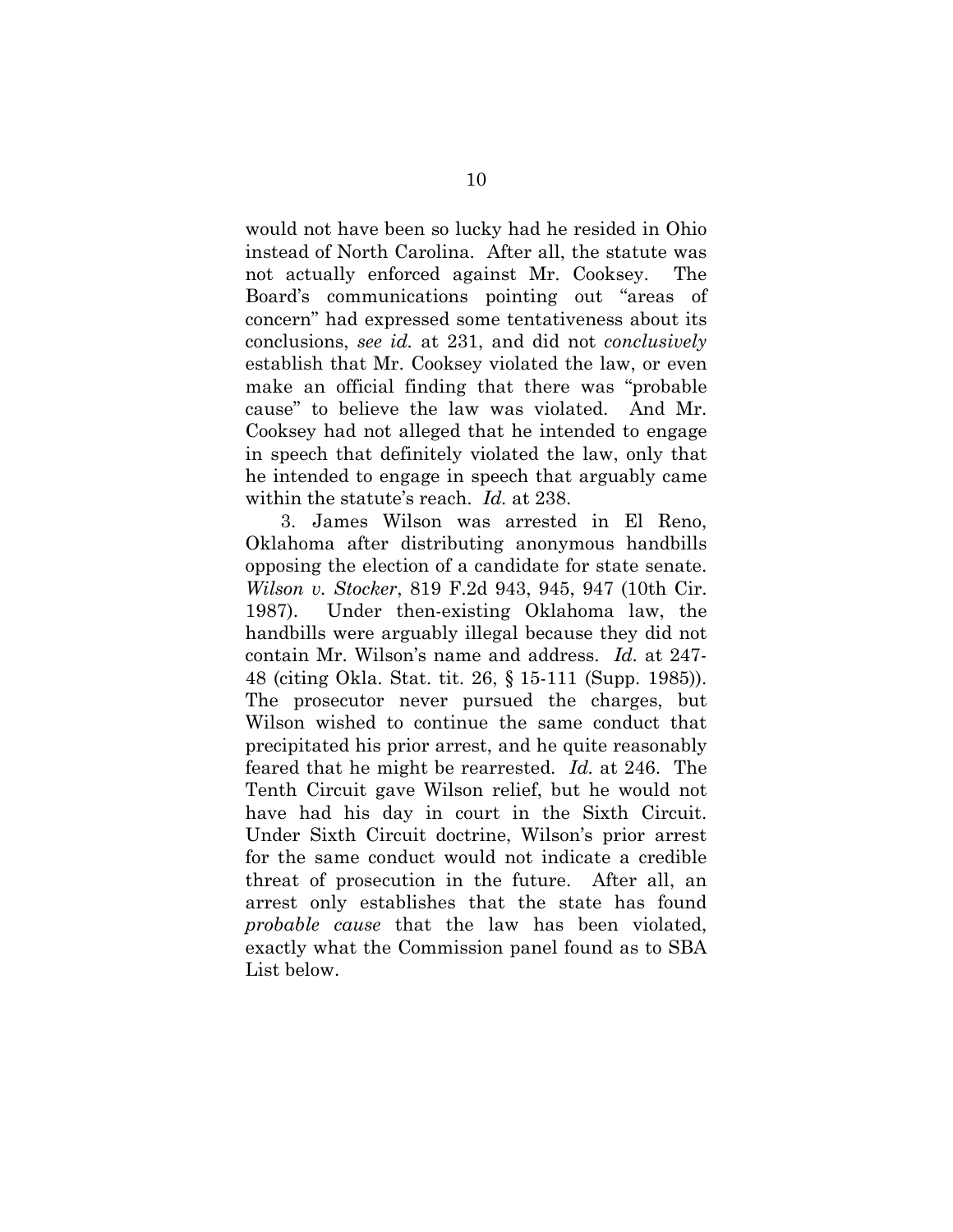If they had been in any of the four States of the Sixth Circuit, Ms. Towbin, Mr. Cooksey, and Mr. Wilson would have had to risk significant civil or criminal consequences to vindicate their constitutional rights. Without the possibility of preenforcement review, they likely would have remained silent, and the laws in question would have remained unchallenged, continuing to erode their and others' First Amendment freedoms unless someone with the extraordinary gumption (and means) to risk civil or criminal penalties came along.

That is not the law in most of the country. As Petitioners ably demonstrate, the Sixth Circuit has departed radically from this Court's precedents. The Sixth Circuit persistently demands certainty of prosecution, in conflict with this Court's repeated holdings that all that is required is a credible threat—a threat that is presumed from the very existence of a non-moribund statute which arguably proscribes the plaintiff's speech. *See, e.g., Epperson v. Arkansas*, 393 U.S. 97, 101-02 (1968) (preenforcement challenges proper even without a particularized threat of enforcement, and even if the statute has not been recently enforced); *Doe v. Bolton*, 410 U.S. 179, 188 (1973) (when statute was "recent and not moribund," plaintiffs "should not be required to await and undergo a criminal prosecution as the sole means of seeking relief"); *Babbitt v. United Farm Workers Nat'l Union*, 442 U.S. 289, 302 (1979) (permitting facial challenge though the pertinent provision of the act had "not yet been applied and may never [have] be[en] applied" when the State had not "disavowed any intention" of enforcing it); *Virginia v. Am. Booksellers Ass'n,* 484 U.S. 383, 393 (1988) (permitting challenge where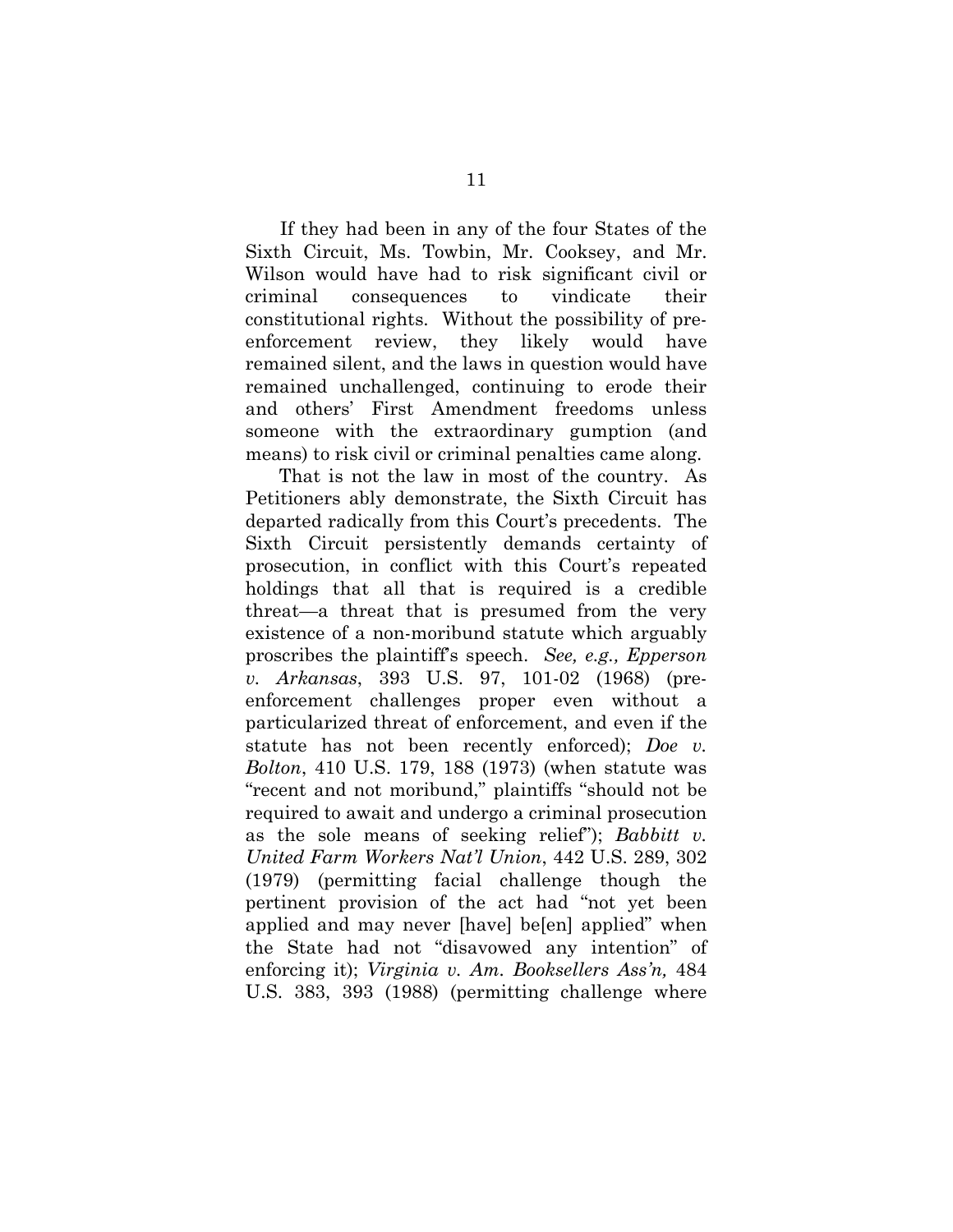state had "not suggested that the newly enacted law will not be enforced" and Court saw "no reason to assume otherwise"). This Court's holdings demonstrate that in such circumstances "the threat is latent in the existence of the statute." *Majors v. Abell*, 317 F.3d 719, 721 (7th Cir. 2003).

The Sixth Circuit's approach also starkly conflicts with the approach taken by its sister circuits, which presume a credible threat of prosecution absent strong evidence that the statute will not be enforced. [4](#page-18-0) *See, e.g., New Hampshire Right to Life Political Action Comm. v. Gardner,* 99

 $\overline{a}$ 

<span id="page-18-0"></span><sup>4</sup> The Sixth Circuit's extreme hostility to pre-enforcement challenges stands alone among the circuits. But it reflects a broader confusion in the lower courts about how to classify an injury in a "chilling" case in light of this Court's decisions in *Laird v. Tatum*, 408 U.S. 1 (1972), and *Clapper v. Amnesty Int'l USA*, 133 S. Ct. 1138 (2013), holding that a "subjective chill" is insufficient to confer standing. Some courts, like the one below, interpret those decisions as foreclosing recognition of any chilling-based injury, and instead look only to the harm flowing from the possible future exercise of government power. *See*  Pet.App.9a-10a; *Adult Video Ass'n v. United States Dep't of Justice*, 71 F.3d 563, 566 (6th Cir. 1995); *United Presbyterian Church in the U.S.A. v. Reagan*, 738 F.2d 1375, 1378-79 (D.C. Cir. 1984). Viewing the injury as a possible *future* one encourages the application of additional ripeness scrutiny to ensure the harm is not speculative. Other courts recognize that objectively reasonable self-censorship (as opposed to a "subjective chill") is itself a cognizable *present* injury that has already occurred, and thus take a less restrictive approach to ripeness. *See*, *e.g.*, *281 Care Comm. v. Arneson*, 638 F.3d 621, 631 (8th Cir. 2011), *cert. denied*, 133 S. Ct. 61 (2013); *Mangual v. Rotger-Sabat*, 317 F.3d 45, 60 (1st Cir. 2003); *see also Cooksey*, 721 F.3d at 239-40. This confusion adds to the need for this Court's intervention.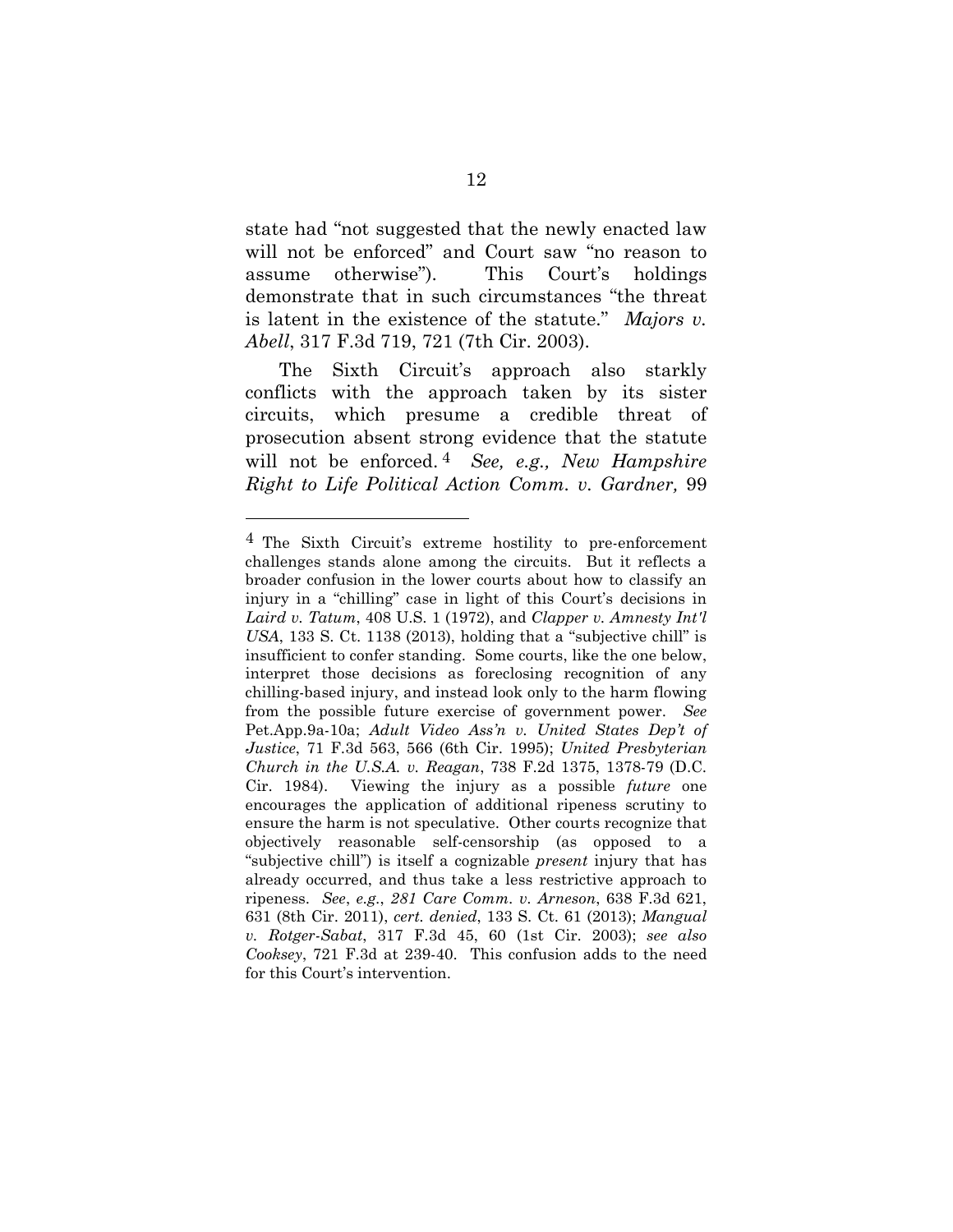F.3d 8, 15 (1st Cir. 1996); *St. Paul Area Chamber of Commerce v. Gaertner,* 439 F.3d 481, 484-86 (8th Cir. 2006); *Commodity Trend Serv., Inc. v. Commodity Futures Trading Comm'n,* 149 F.3d 679, 687 (7th Cir. 1998); *North Carolina Right to Life, Inc. v. Bartlett*, 168 F.3d 705, 710 (4th Cir. 1999), *cert. denied*, 528 U.S. 1153 (2000); *Vermont Right to Life Comm., Inc. v. Sorrell*, 221 F.3d 376, 382-84 (2d Cir. 2000). The decision also conflicts with other circuits because the Sixth Circuit requires First Amendment plaintiffs to tarnish their own reputation by admitting they intend to engage in illegal conduct in order to get into court, Pet.App.15a, whereas other circuits recognize that such a requirement would itself chill speech and therefore only require plaintiffs to demonstrate they intend to engage in conduct that *arguably* comes within the law's reach. *E.g.*, *281 Care Comm. v. Arneson*, 638 F.3d 621, 627 (8th Cir. 2011), *cert. denied*, 133 S. Ct. 61 (2013); *California Pro-Life Council, Inc. v. Getman*, 328 F.3d 1088, 1095 (9th Cir. 2003); *Majors*, 317 F.3d at 721; *New Hampshire Right to Life Political Action Comm.*, 99 F.3d at 14.

Americans' ability to contest laws that chill core political speech should not depend on the circuit in which they reside. This Court should grant certiorari to resolve this conflict and correct the Sixth Circuit's persistent and fundamental misunderstanding of the important justiciability principles at stake in pre-enforcement First Amendment challenges.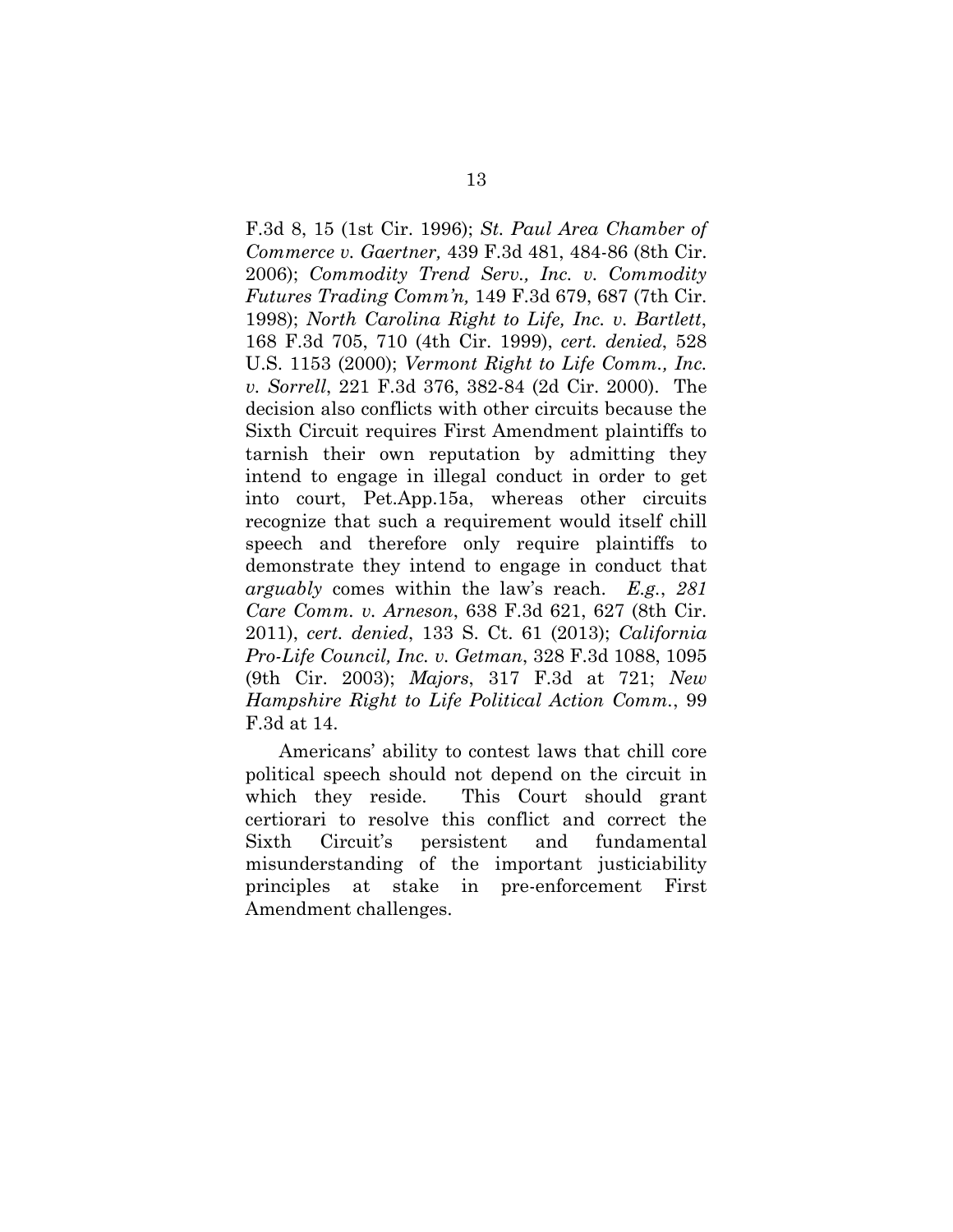#### <span id="page-20-0"></span>**II. THIS COURT SHOULD CLARIFY THAT THE EXISTENCE OF HARM ARISING FROM A CREDIBLE THREAT OF PROSECUTION IS A PRACTICAL, NOT FORMALISTIC, INQUIRY**

The Sixth Circuit also erred in another important way, by viewing Petitioners' claims in a formalistic way that ignored the practical realities of the complaint-driven nature of the statute at issue. Recognizing that the statute expressly allows "any person" to initiate a Commission proceeding, the court asked "[w]ho is likely to bring a complaint to set the wheels of the Commission in motion?" Pet.App.4a, 12a. *Amici* respectfully submit, as did Petitioners below, *see id.*, that the answer is obvious: *a political opponent*. This Court should clarify that courts must take a practical view and consider how a challenged statute operates in practice when determining whether there is a credible threat, as most other courts already do.

Under the challenged Ohio statute, upon receipt of a complaint by "any person" alleging a violation of the false speech laws, the Commission *must* initiate proceedings. Ohio Rev. Code Ann. § 3517.153(A). And if the complaint is filed shortly before an election, a Commission panel *must* convene an expedited hearing to determine whether there is probable cause for the full Commission to hear the case and determine whether there has been a violation. *Id.* §§ 3517.154(A)(1), 3517.156(A). Absent all parties' agreement, the respondent has no right to argue, testify, or submit evidence to the panel to contest the charges. Ohio Admin. Code 3517-1-10. If probable cause is found, full Commission proceedings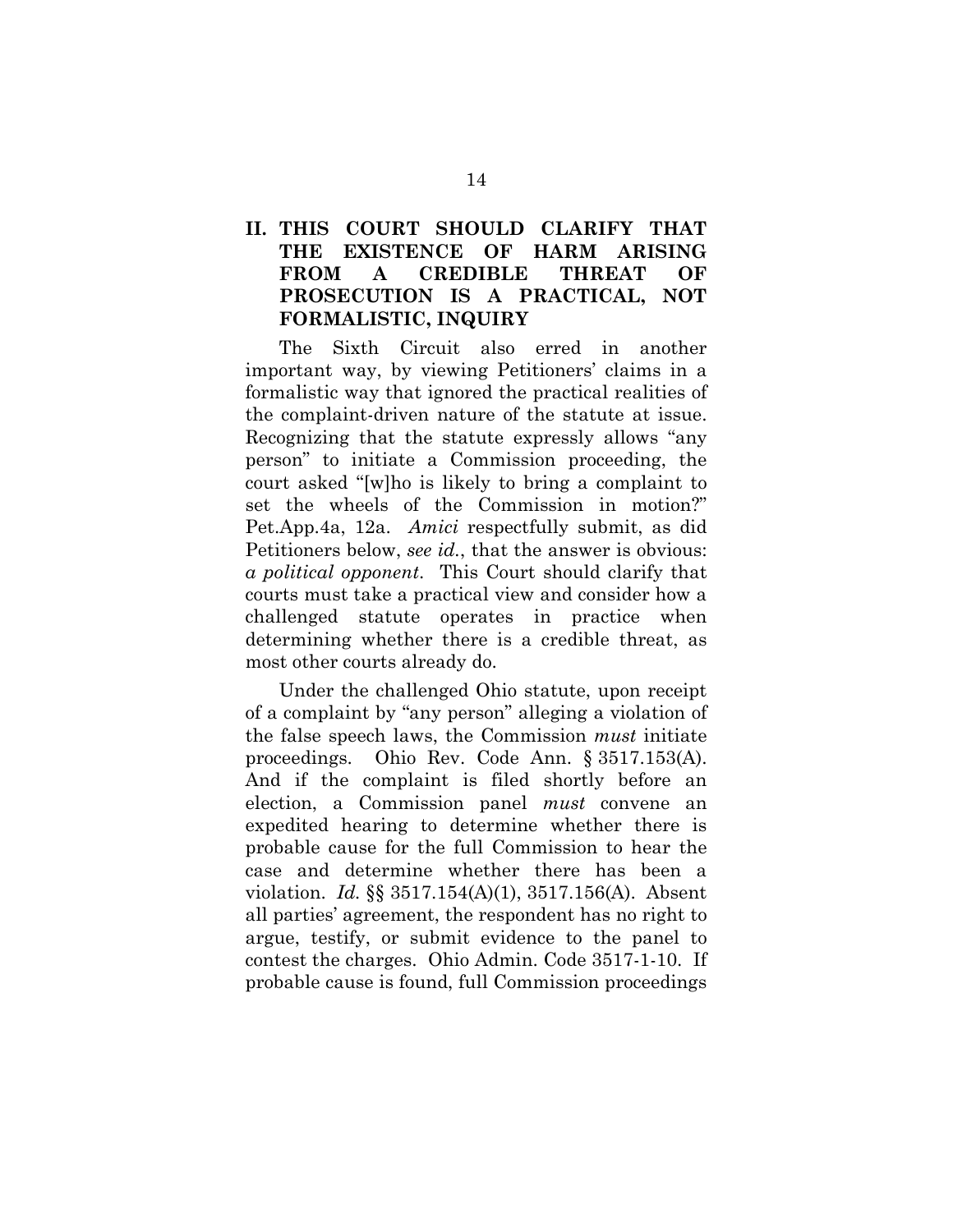begin. Ohio Rev. Code Ann. §§ 3517.155(A)(1), 3517.156(A). In that event, the Commission conducts a full administrative trial, including discovery, Ohio Admin. Code 3517-1-09, direct and cross examination of witnesses, *id.* 3517-1-  $11(B)(2)(d)$ , and questioning by members of the Commission, *id.* 

In the real world, the risk of being dragged through that burdensome process is a formidable deterrent to political speech. Wholly aside from the indignity, expense, and potential consequences, the process will inevitably distract the speaker's attention and resources away from getting out his message. This is especially so when expedited proceedings are initiated on the eve of an election.[5](#page-21-0)

Election-related speech reforms of the sort at issue here are plagued with unintended consequences. Through simple inertia, incumbents generally benefit from curtailed speech and therefore have a significant incentive to attempt to suppress it. *Cf. McConnell v. FEC*, 540 U.S. 93, 306 (2003) (Kennedy, J., concurring in judgment in part and dissenting in part) (recognizing that reform operated as an "an incumbency protection plan"), *overruled in part on other grounds by Citizens United v. FEC*, 558 U.S. 310 (2010). And complaint-driven statutes like this one are frequently used as strategic weapons to

 $\overline{a}$ 

<span id="page-21-0"></span><sup>5</sup> Being haled before the Commission is even more burdensome than being sued in court for libel, where the extreme unlikelihood of obtaining any sort of preliminary injunctive relief will generally ensure that proceedings unfold at a reasonable pace that allows the speaker to continue to give some attention to getting out his message.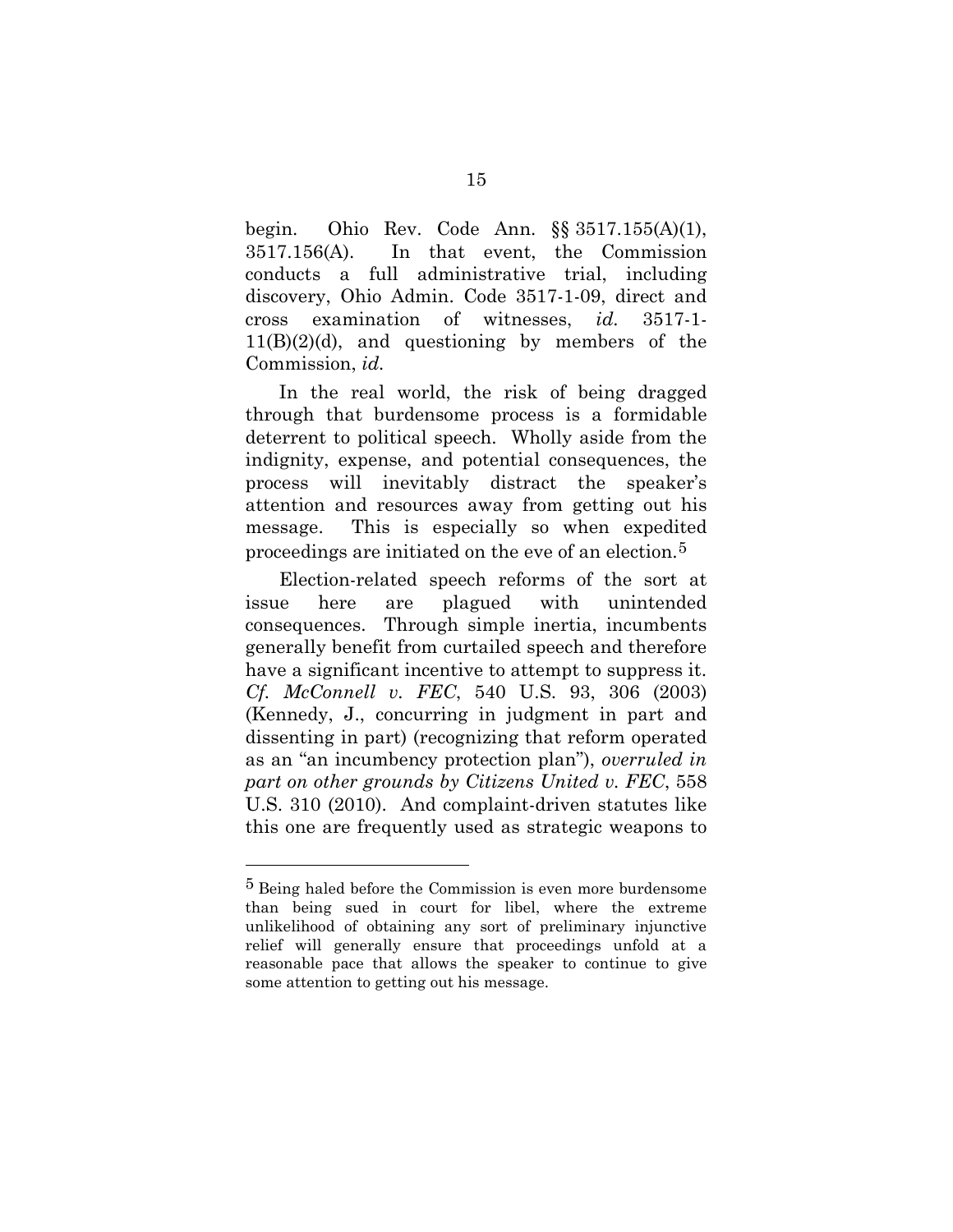silence political speech in the final hours when it is most valuable, precisely because they are so easy to invoke. For example, *amicus* Institute for Justice is currently litigating in the Eleventh Circuit a challenge to certain of Florida's campaign-finance laws that permit citizens to file a sworn complaint with the Florida Elections Commission alleging a violation. In that case, the investigations manager for the Commission and the Commission's Rule 30(b)(6) designee admitted under oath that *approximately 98%* of the complaints it receives are "politically motivated," and that "many times" complaints are filed by individuals seeking to "punish their political opponent" or to "harass that person or otherwise divert their attention from their campaign." Dep. Tr. of David Flagg at 16:16-25, 18:1-2, 19:6-15, *Worley v. Detzner*, No. 4:10-cv-00423 (N.D. Fla.), ECF No. 40-26.

And Florida law is not an isolated problem. In another case litigated by the Institute for Justice, *Sampson v. Buescher*, 625 F.3d 1247, 1259-61 (10th Cir. 2010), which involved a particularly oppressive use of a complaint-driven private enforcement provision in Colorado's campaign laws, *two* of the Colorado Secretary of State's experts admitted under oath that private enforcement provisions are often used to silence speech or to gain political advantage. One, a Colorado political pollster and strategist, testified that political opponents use the private enforcement provision as a strategic tool during campaigns. Dep. Tr. of Floyd Ciruli at 37:19–39:1, *Sampson v. Coffman*, No. 1:06-cv-01858 (D. Colo.), ECF No. 30-40. The other, a lawyer who worked for the California Secretary of State and was general counsel to the California Fair Political Practices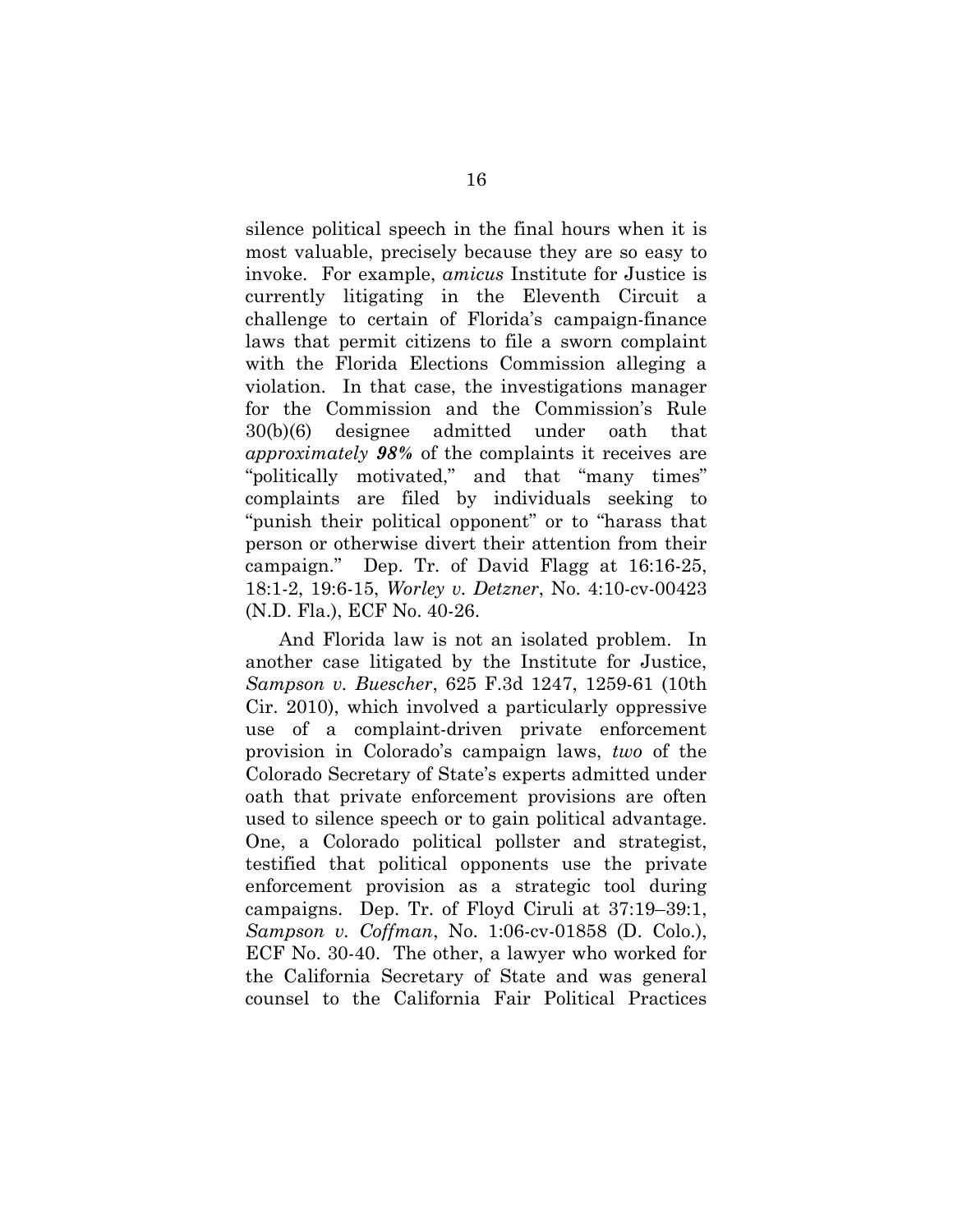Commission, testified that most of the private complaints filed under California's private enforcement provision were either baseless or brought for publicity purposes in order to give one competitor in an election an advantage. Dep. Tr. of Robert Stern at 27:21-28:9, 36:4-37:11, *Sampson v. Coffman*, No. 1:06-cv-01858 (D. Colo.), ECF No. 30- 41. Consistent with these experiences, the district court in *Sampson* concluded that "[t]here can be no doubt that [complainants] used the private enforcement provisions to attempt to silence the plaintiffs by the filing of the complaint." *Sampson v. Coffman*, No. 06-cv-01858-RPM, 2008 WL 4305921, at \*20 (D. Colo. Sept. 18, 2008), *aff'd in part, rev'd in part by Sampson v. Buescher*, 625 F.3d 1247 (10th Cir. 2010).

This Court's precedents do not require courts to turn a blind eye to the destructive realities imposed by enforcement processes themselves. To the contrary, this Court long ago recognized that these harms are not eliminated by "the improbability of successful prosecution." *Dombrowski v. Pfister*, 380 U.S. 479, 487 (1965). "The chilling effect upon the exercise of First Amendment rights may derive *from the fact of the prosecution, unaffected by the prospects of its success or failure*." *Id.* (emphasis added)*; cf. Citizens United*, 558 U.S. at 335 (looking to practical concerns to determine whether regulatory scheme acted as a prior restraint).

Unlike the Sixth Circuit here, other courts recognize the importance of practical concerns raised by complaint-driven or private enforcement mechanisms when evaluating justiciability. In *Chamber of Commerce of the United States v. FEC,*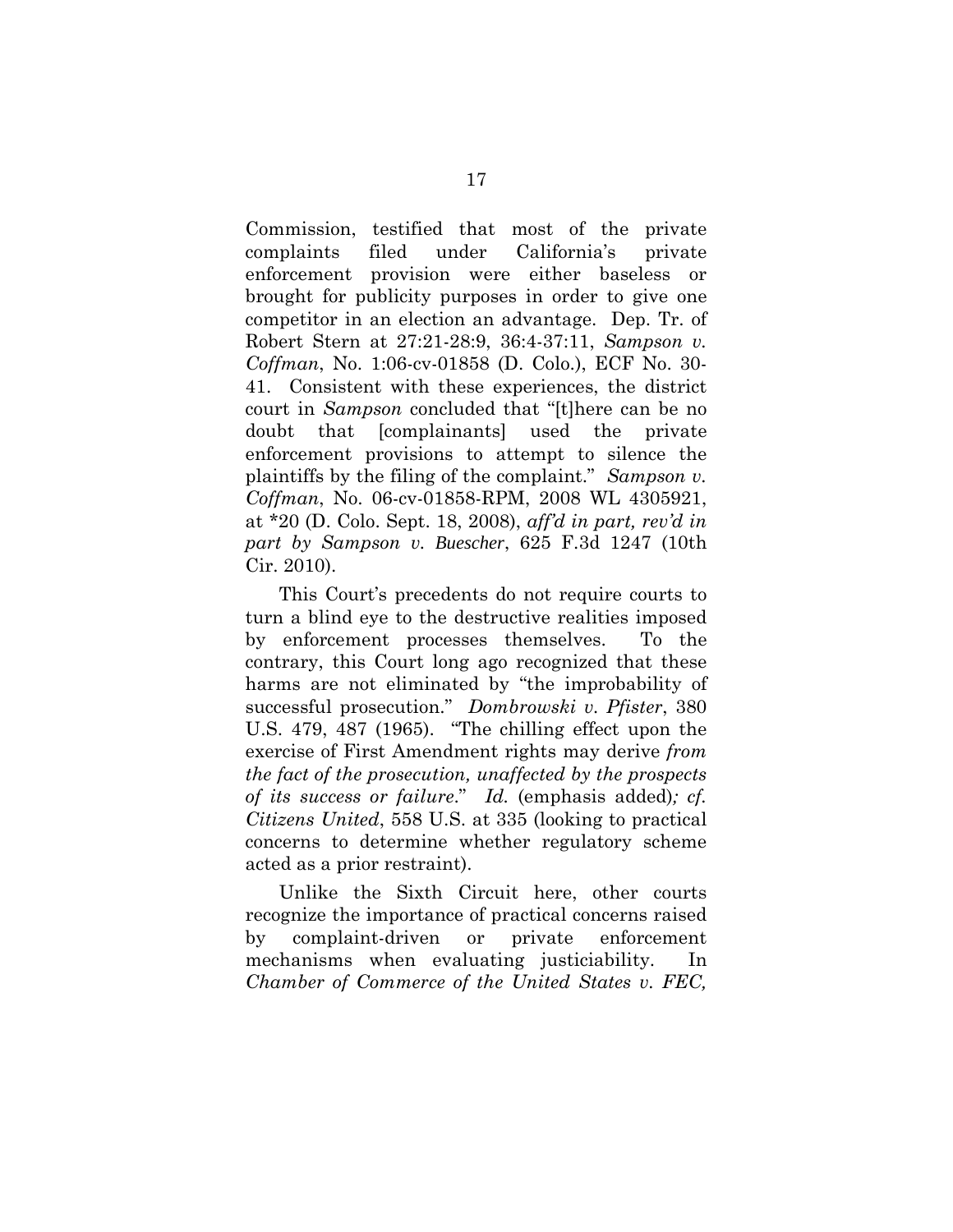for example, the D.C. Circuit addressed a First Amendment pre-enforcement challenge to an FEC rule that seemed to restrict certain political communications to the plaintiff organizations' members. 69 F.3d 600, 601 (D.C. Cir. 1995). There was no imminent threat of enforcement proceedings because the FEC was publicly deadlocked on whether and how to enforce the rule, and a majority vote of the commission was necessary to institute enforcement proceedings. *Id.* at 603. Nonetheless, the court found standing, because the unusual nature of the enabling statute permitted a "political competitor" to "challenge the FEC's decision *not* to enforce" and therefore subject the speaker to litigation "even without a Commission enforcement decision." *Id.*

The First Circuit tackled a similar issue in *Mangual v. Rotger-Sabat*, 317 F.3d 45 (1st Cir. 2003). That case involved a criminal libel statute that, because of the operation of Puerto Rico law, permitted individuals to file a complaint with the police or pro se to initiate a criminal libel action; it was only after a probable cause hearing that the prosecutors would become involved. *Id.* at 58-59. The court correctly recognized that standing would exist even if the prosecutors had "disavow[ed] any intention to prosecute" because they exercised no control over whether proceedings would be initiated. *Id.* at 59. It held that "[t]he plaintiff's credible fear of being haled into court on a criminal charge is enough for the purposes of standing, even if it were not likely that [he] would be convicted." *Id.* So too here for those engaging in speech in the midst of an election who are haled before a Commission to justify their speech.